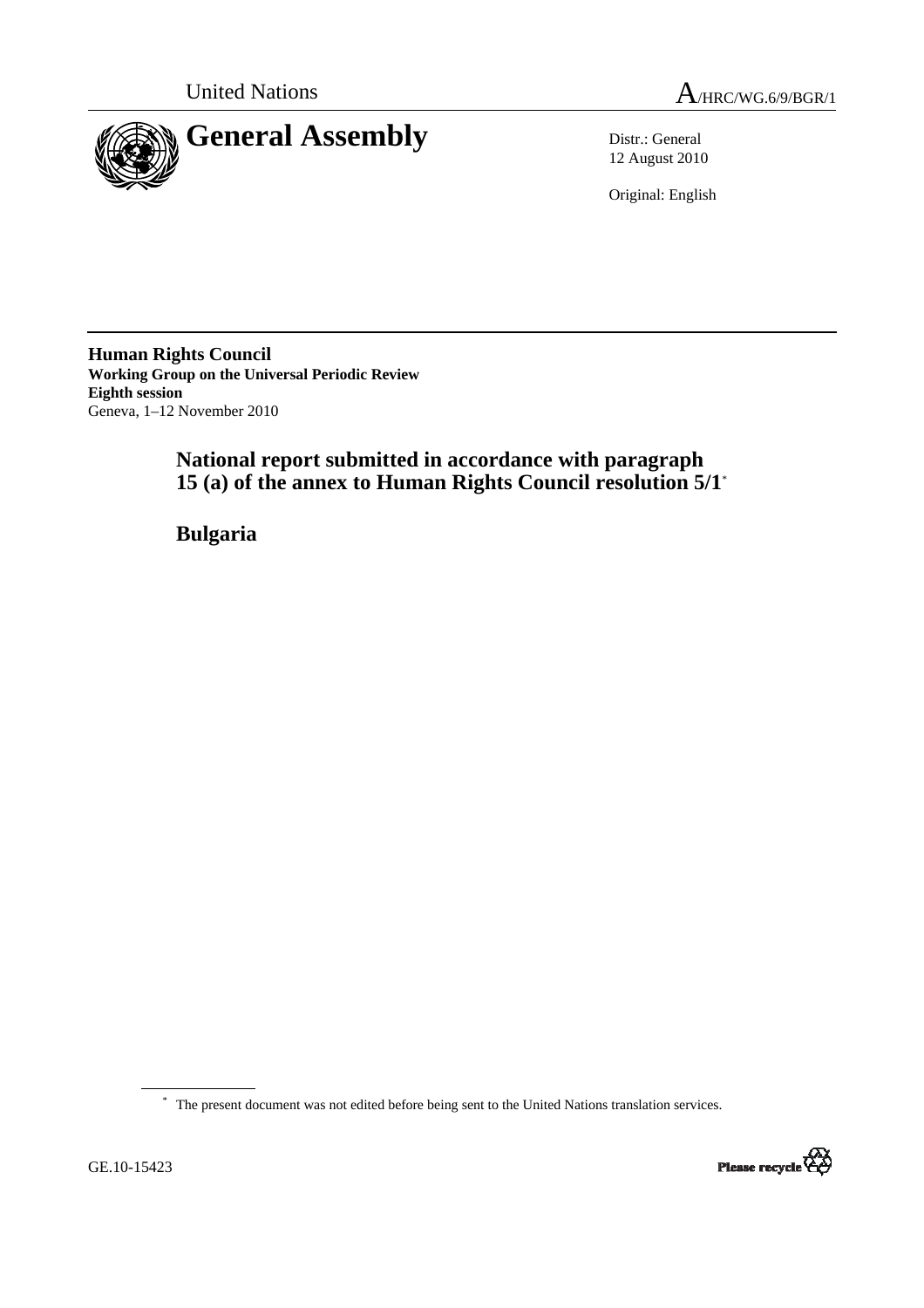## **A/HRC/WG.6/9/BGR/1**

# Contents

|     |                                                                              | Paragraphs  | Page           |
|-----|------------------------------------------------------------------------------|-------------|----------------|
| I.  |                                                                              | $1 - 4$     | 3              |
| Π.  |                                                                              | $5 - 11$    | 3              |
| Ш.  | Normative and institutional framework for the promotion and protection of    | $12 - 65$   | 4              |
|     | А.                                                                           | $12 - 21$   | $\overline{4}$ |
|     | International obligations for protection of rights and freedoms<br>В.        | $22 - 27$   | 5              |
|     | C.                                                                           | $28 - 32$   | 5              |
|     | D.                                                                           | $33 - 65$   | 6              |
| IV. |                                                                              | $66 - 182$  | 10             |
|     | А.                                                                           | $66 - 81$   | 10             |
|     | В.                                                                           | $82 - 93$   | 11             |
|     | C.                                                                           | $94 - 101$  | 12             |
|     | D.                                                                           | $102 - 112$ | 13             |
|     | Ε.                                                                           | $113 - 126$ | 14             |
|     | F.                                                                           | $127 - 131$ | 15             |
|     | Prohibition of torture and cruel, inhuman or degrading<br>G.                 | 132-136     | 16             |
|     | Н.                                                                           | $137 - 144$ | 17             |
|     | Rights of vulnerable groups (persons with disabilities/elderly people)<br>I. | $145 - 153$ | 18             |
|     | J.                                                                           | 154-174     | 19             |
|     | Κ.                                                                           | $175 - 176$ | 22             |
|     | Protection of rights of foreign national/migrants/asylum-seekers and<br>L.   |             |                |
|     |                                                                              | $177 - 182$ | 22             |
| V.  |                                                                              | 183-186     | 23             |
| VI. | Contribution to the report by Bulgarian non-governmental organisations       | 187         | 23             |
|     |                                                                              |             |                |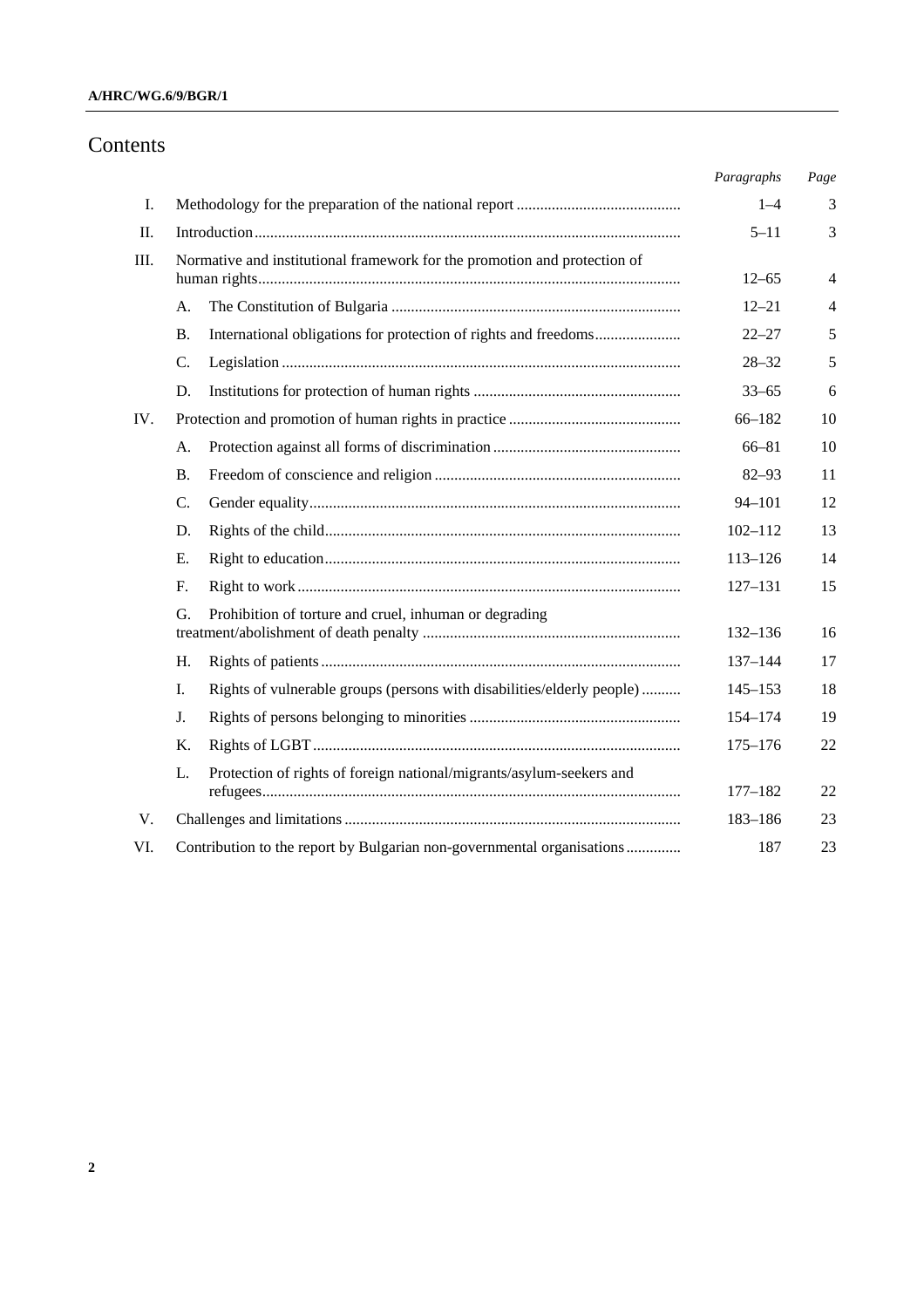# **I. Methodology for the preparation of the national report**

1. The present report has been prepared in compliance with the guidelines of the Human Rights Council resolution 5/1 and the General Guidelines for the preparation of information under the universal periodic review contained in document Decision 6/102, dated 27 September 2007.

2. The Ministry of Foreign Affairs has coordinated the reporting process with various ministries, state agencies, commissions, chief prosecutor and the Ombudsman of the Republic<sup>1</sup>. They have been acquainted with the universal periodic review procedure. The contents of the different chapters of the draft report have been prepared by the respective ministries, agencies and commissions. The Ministry of Foreign Affairs has held a conference with non-governmental organizations involved in human rights promotion and protection, and has discussed with them in details the information which should constitute the contents of the draft report.

3. The Ministry of Foreign Affairs has established a web-site on its home page containing information on the UPR process and provided links to the relevant web-site of the UNOHCHR and to related reports of Bulgaria under the core international human rights instruments.

4. The material has been subsequently finalized and submitted to the Human Rights Council.

# **II. Introduction**

5. Bulgaria is a Party to the core international instruments on human rights<sup>2</sup>.

6. The present report contains all legislative provisions, judicial, administrative and other measures enacted and adopted since the democratic changes in the country in November 1989 followed by the adoption of a new Constitution in 1991.

7. The report presents the up-to-date developments in Bulgaria's national legislation and practice relevant to the implementation of the rights recognized by the UN human rights instruments.

8. Since the changes in 1989, there has been an ongoing process in Bulgaria aimed at improving further the democratic system. It involves domestic legislation, judiciary and administrative practices aimed at harmonizing the domestic legislation with the core international instruments on Human Rights as well as the Council of Europe (CE) conventions in the field of Human Rights and the relevant EU regulations and directives. Bulgaria withdrew all its reservations related to the international instruments on human rights.

9. Several parliamentary, presidential and local elections were held in this period. The international community and the Bulgarian citizens assessed them as free, democratic and fair**.**

10. Bulgaria has periodically reported to the UN treaty bodies as required by the respective treaties and has taken into account their recommendations and observations.

11. The recommendations taken by the UN international conferences on human rights, such as the Vienna World Conference on Human Rights and the World Conference against Racism, Racial Discrimination, Xenophobia and Related Intolerance, have been given the closest of attention. The necessary steps have been taken to put them into effect.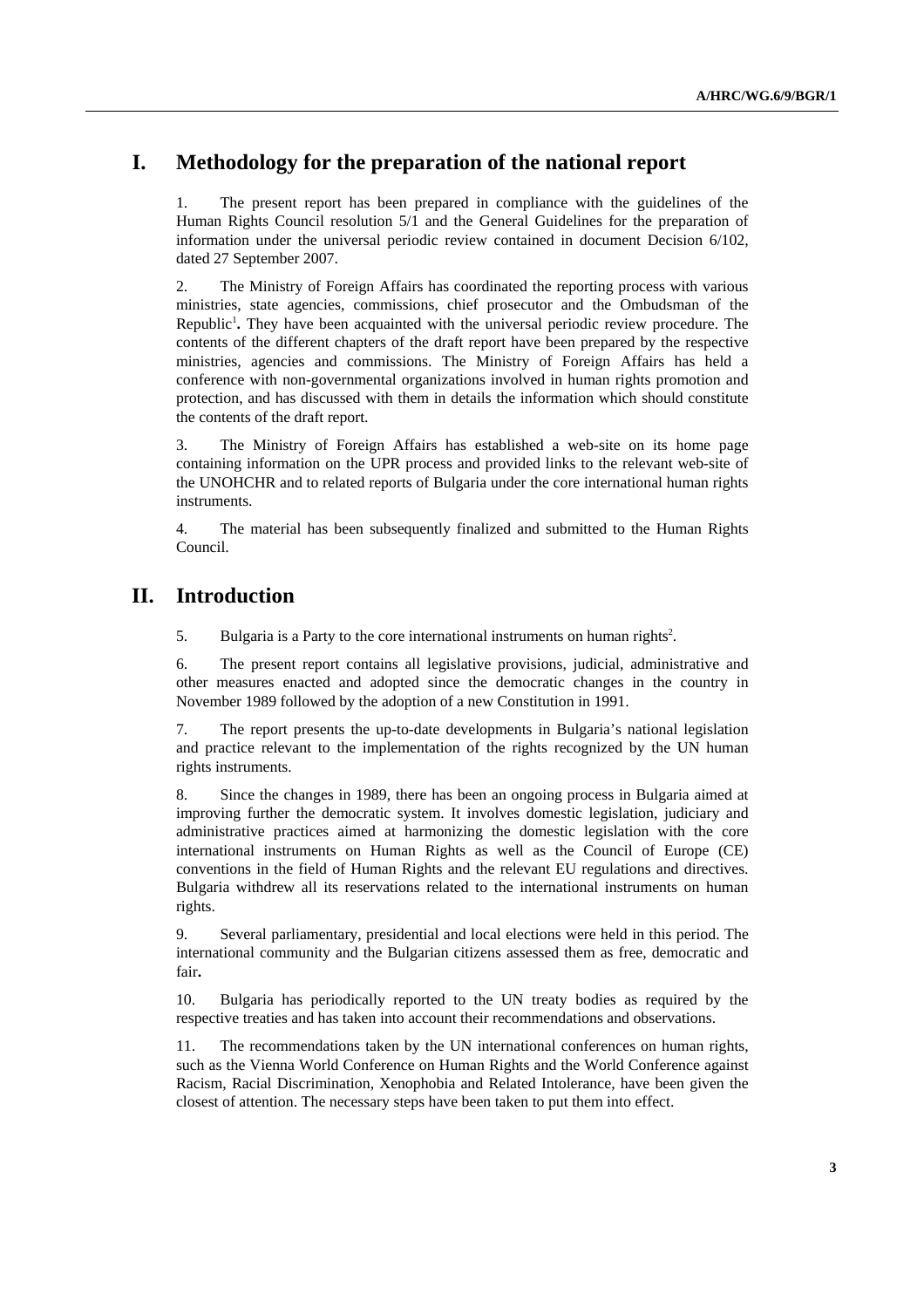# **III. Normative and institutional framework for the promotion and protection of human rights**

## **A. The Constitution of Bulgaria**

12. Under the Constitution, Bulgaria is a republic with a parliamentary form of government. The Constitution stipulates (Article 1) that the entire power of the state shall derive from the people. The latter shall exercise power directly and through the bodies established by the Constitution. No part of the people, no political party nor any other organization, state institution, or individual shall usurp the expression of the popular sovereignty.

13. Its Article 2 proclaims that "the Republic of Bulgaria is an integral state with local self-government."

14. Article 4 says that "The Republic of Bulgaria shall guarantee the life, dignity, and rights of the individual and shall create conditions conducive to the free development of the individual and the civil society."

15. Article 5 declares that it shall be the supreme law of the country, and no other law shall contravene it, and that the provisions of the Constitution shall apply directly.

16. The Constitution also makes it clear (Article 6) that "paragraph 1: All persons are born free and equal in dignity and rights; paragraph 2: All citizens shall be equal before the law. There shall be no privileges or restriction of rights on the grounds of race, nationality, ethnic self-identity, sex, origin, religion, education, opinion, political affiliation, personal or social status, or property status."

17. Article 8 declares that the state's political system is built on the separation of powers among the legislature, the executive, and the judiciary branches.

18. The Constitution is explicitly clear on one major point (Article 5, paragraph 4), namely, that "Any international instruments which have been ratified by the constitutionally established procedure, promulgated, and come into force with respect to the Republic of Bulgaria, shall be considered part of the domestic legislation of the country. They shall supersede any domestic legislation stipulating otherwise."

19. Chapter Two of the Constitution, entitled "Citizens' Fundamental Rights and Obligations" (Articles 25 to 57), lays down the fundamental political, civil, economic, social and cultural rights of citizens. The Constitution provides the required legal guarantees for the protection and enjoyment of human rights and fundamental freedoms.

20. Chapter Six defines the function of the judicial branch of government. All judicial power is exercised in the name of the people. The judicial branch shall safeguard the rights and legitimate interests of all citizens, legal entities, and the state. In the performance of their functions, all judges, jurors, prosecutors, and investigating magistrates shall be subservient only to the law.

21. According to the Constitution (Art. 119), justice is administered by the Supreme Court of Cassation, the Supreme Administrative Court, courts of appeal, courts-martial, district and regional courts. Specialized courts may be set up by virtue of a law. There shall be no extraordinary courts.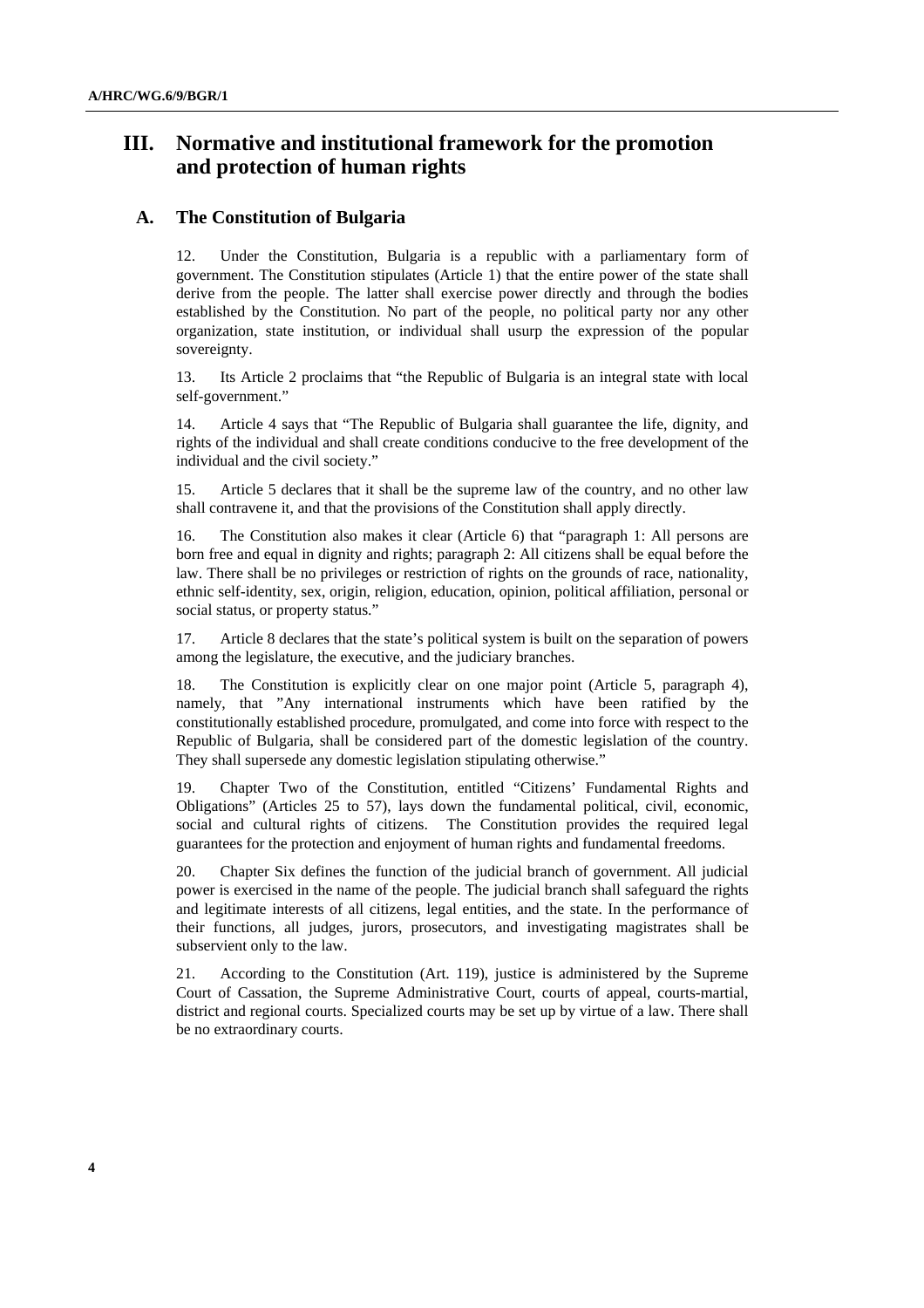# **B. International obligations for protection of rights and freedoms**

22. The legal system of Bulgaria is based on the core UN international instruments of human rights, in particular the Universal Declaration of Human Rights, International Covenant on Civil and Political Rights and International Covenant on Economic, Social and Cultural Rights, International Convention on the Elimination of All Forms of Racial Discrimination, Convention on the Elimination of All Forms of Discrimination against Women, Convention Against Torture and Other Cruel Inhuman or Degrading Treatment or Punishment and Convention on the Rights of the Child.

23. Bulgaria is also a party to other UN human rights instruments<sup>3</sup>, and ILO Conventions on labour rights<sup>4</sup>.

24. Since 2006 Bulgaria is a party to UNCAC which is considered as an important instrument in the fight against corruption. The country's activities against corruption will be examined in 2010 by the Implementation Review Group.

25. As a member of the CE, Bulgaria is a High Contracting Party to 80 CE treaties<sup>5</sup>, in particular the Convention for the Protection of Human Rights and Fundamental Freedoms and its protocols (Protocols No 1, 2, 3, 4, 5, 6, 7, 8, 11, 13 and 14*),* the Framework Convention for the Protection of National Minorities, the European Social Charter (revised) as well as the Council of Europe Convention on Action against Trafficking in Human Beings**.** 

26. Bulgaria is a founding member of the CE Group of States against Corruption (GRECO).

27. Bulgaria is not a member of the Human Rights Council but has been very active in the UN bodies dealing with human rights, viz., the General Assembly, the Third Committee, the ECOSOC and its Social Committee, the former Commission on Human Rights, the Committee on the Elimination of All Forms of Racial Discrimination, the Human Rights Committee, the Committee on Economic, Social and Cultural Rights, the CEDAW, CAT. Bulgarian representatives have been elected chairmen of these bodies<sup>6</sup>.

# **C. Legislation**

28. Since the Constitution proclaims the supremacy of international obligations over domestic legislation, there is compliance with the UN international human rights instruments and those of the CE**.** Article 24 (1) of the Constitution stipulates that "The Republic of Bulgaria shall conduct its foreign policy in accordance with the principles and norms of international law."

29. Bulgaria recognizes the compulsory jurisdiction of the International Court of Justice.

30. Bulgarian national legislation on human rights has incorporated the norms and principles of the international human rights treaties to which the country is a party. They form an inseparable part of Bulgaria's legislation. Besides the laws covering the civil and political rights, a number of other national laws on economic and social rights, such as the Labour Code, the Employment Promotion Act, the Social Insurance Code, the Health Insurance Act, the Public Education Act, the Higher Education Act, etc., recognize and expressly regulate the fundamental economic, social and cultural rights under the International Covenant.

31. New laws in the social sphere were adopted: Social Insurance Code of 2000, Economic and Social Council Act of 2002, Employment Promotion Act of 2002, Act on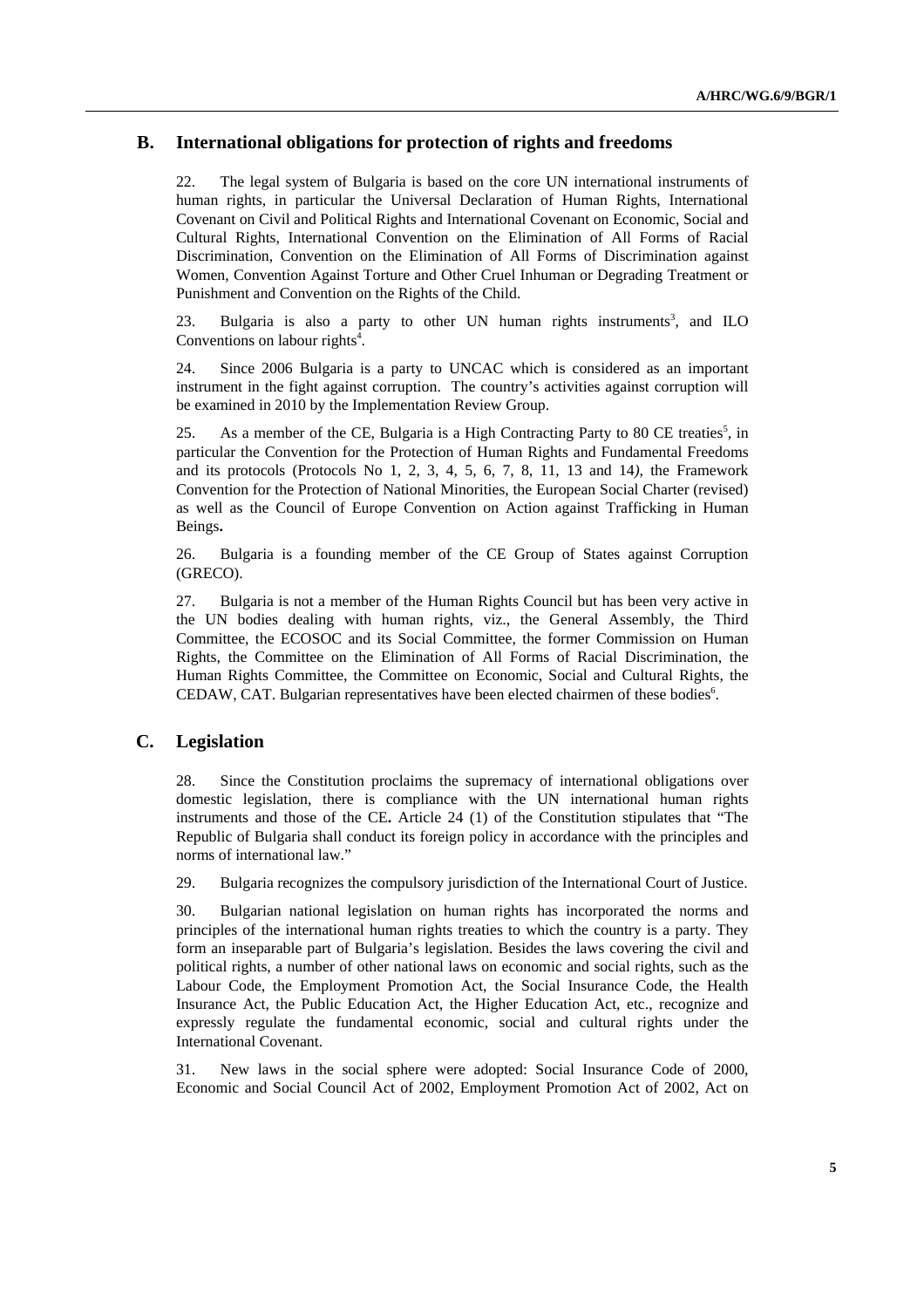Factory and Office Workers' Claims (guaranteed in the event of the employer's bankruptcy) of 2005, Health Act of 2005.

32. Important amendments were introduced in other social laws, such as the Labour Code, the Settlement of Collective Labour Disputes Act, and the Health and Safety at Work Act. The amendments aimed at bringing the laws into full conformity with the requirements of the International Covenant on Economic, Social and Cultural Rights, the ILO, the relevant Council of Europe conventions and the directives of the European Union.

### **D. Institutions for protection of human rights**

33. The national institutional framework for the protection of human rights and fundamental freedoms rests with the administrative, legislative and judicial branches of power.

#### **1. National Assembly and its Commissions**

34. As far as law-making is concerned, the human rights issues are dealt with by the Parliamentary Commissions of the National Assembly, which include the Law Commission, the Commission on Human Rights and Religious Denominations, Citizens' Complaints and Petitions, the Commission to Combat Corruption and Conflict of Interests, the Commission on Culture, Civil Society and Media, the Commission on Education, Sciences, Children, Young People and Sport, the Commission on Labour and Social Policies.

#### **2. Constitutional Court**

35. The Constitutional Court is a public authority, which is independent from the legislative and executive authorities. Its basic function is to ensure the consistency of the domestic legislation in force with the Constitution. It is vested with the powers, in each case it is seized of, to interpret the Constitution itself, to control the constitutionality of the laws and other acts taken by the National Assembly, as well as the acts by the President of the Republic, to pronounce itself on the consistency of any international treaties signed by the Republic of Bulgaria with the Constitution prior to their ratification, as well as on the consistency of any domestic laws with the universally recognized standards of international law.

36. Applying strictly and consistently the provisions of the Constitution, the Court guarantees the continuation of the democratic process in Bulgaria. This is certified by the Court's decisions in defence of human rights and legal interests of the Bulgarian citizens, separation of powers, inviolability of private property, freedom for economic initiatives, independence of the mass media and prohibition of any censorship.

37. The Court's competences also include taking decisions concerning disputes on competence between the National Assembly, the President of the Republic, and the Council of Ministers.

### **3. Courts**

38. Under Article 117 of the Constitution the judiciary shall protect the rights and legitimate interests of citizens, legal persons and State. Article 10 of the Judiciary Act states that civil and penal judicial proceedings are conducted by a three-stage system (first instance, appeal and cassation). There is a dual system of administrative judicial proceedings.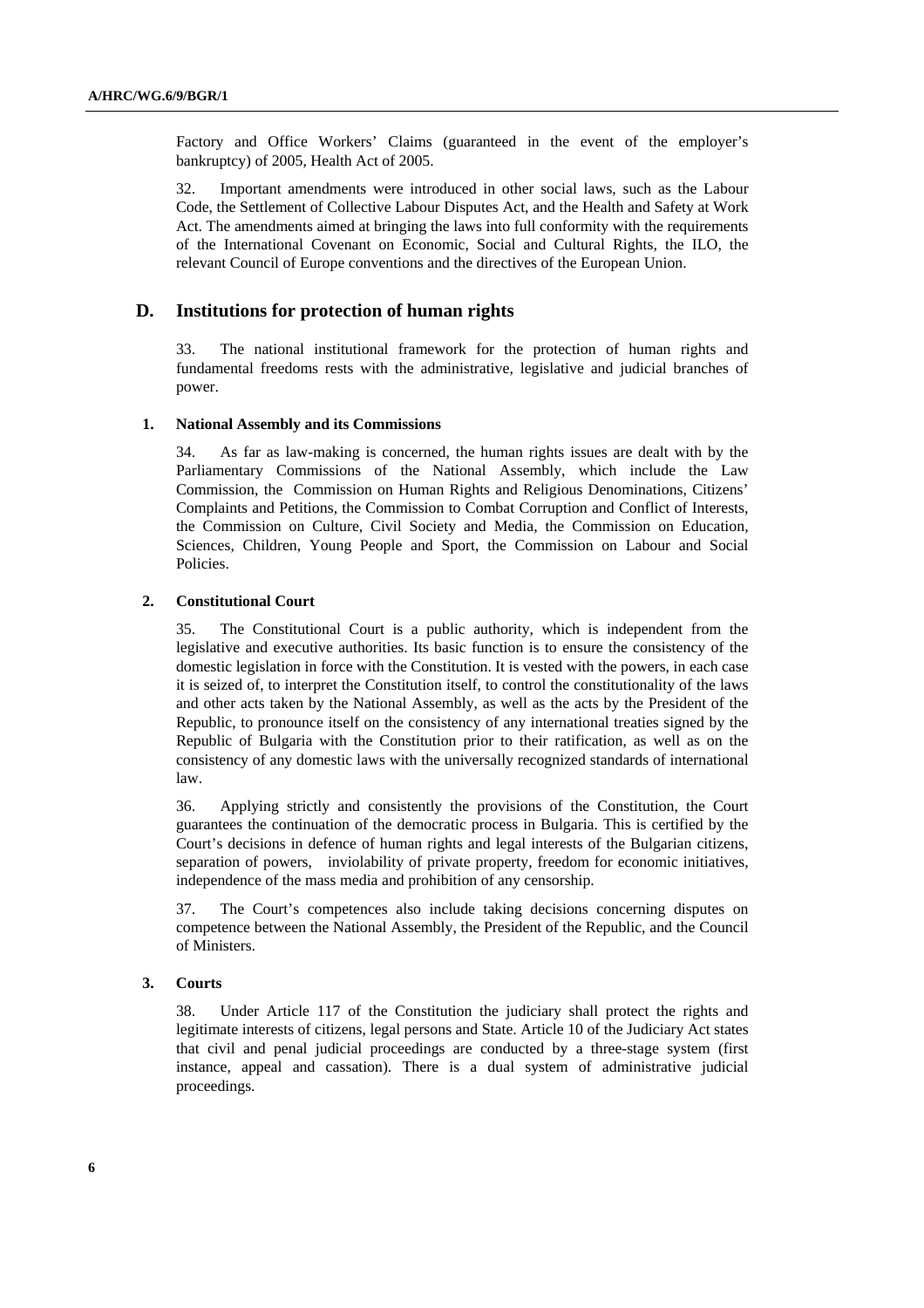39. The Bulgarian court system comprises Regional Courts, District Courts, Appellate Courts, and Supreme Courts (Supreme Court of Cassation and Supreme Administrative Court).

40. Courts of Appeal hear appeals against decisions handed down by District Courts, while District Courts hear appeals against resolutions handed down by Regional Courts. The Supreme Court of Cassation hears appeals against second instance judgments.

41. Claims in respect of administrative acts (e.g. tax matters, licenses, residence permits, real estate matters, disputes with local and central administration) are brought before the Administrative Courts, which act as courts of first instance. The decisions of the Administrative Courts may be appealed before the Supreme Administrative Court.

42. The Supreme Court of Cassation and the Supreme Administrative Court are entitled to issue interpretative decisions aimed at providing final solutions where disputes as to the application of certain statutory provisions arise, and at eliminating and preventing inconsistencies and contradictions in the judicial practice.

#### **4. Public Prosecutor's Office**

43. Public Prosecutor's Office of Bulgaria is part of Judiciary and its structure is in compliance with that of the courts. It oversees the rule of law and administrates criminal investigations. Prosecutors have the right to initiate criminal proceedings on their own initiative in case of committed offences or crimes.

44. The Prosecutor General supervises legality and provides methodological guidance of activity of all prosecutors and may approach the Constitutional Court.

#### **5. Ombudsman of the Republic of Bulgaria**

45. The institution was created under the Ombudsman  $Act<sup>7</sup>$  passed by the National Assembly on 16 September 2003, with the mandate of being public defender as an additional form for protection of citizens' rights and freedoms. Under the 2006 amendments to the Constitution, the status of the Ombudsman was raised to a constitutional level thereby further strengthening his/her independence. The amendments expanded also the Ombudsman's possibilities for effective defence of citizens. The Ombudsman was empowered to contact directly the Constitutional Court on matters concerning laws in contravention and violation of basic human rights and freedoms and request it to establish their unconstitutionality.

46. The Ombudsman shall be elected by the National Assembly.

47. The Ombudsman is independent in his/her activities and is accountable only to the Constitution, the laws and the international treaties ratified by the Republic of Bulgaria.

48. The Ombudsman shall consider and investigate complaints and signals about violations of rights and freedoms by state and municipal organs and persons authorized to perform public functions or render public service; take actions in such cases when his/her involvement is indispensable in defence of human rights and freedoms; inform the prosecutor's office of results in investigations which contain data for committed crimes; propose legal changes to the National Assembly President and the Prime Minister concerning certain provisions where investigations of complaints and signals have proved enough grounds for violations of human rights and freedoms; express positions and opinions about respect for human rights and freedoms, including the Ombudsman's right to be heard by the National Assembly; request interpretative opinions by the General Assembly of the colleges of the Supreme Court of Cassation and the Supreme Administrative Court; submit annual reports to the National Assembly, as well as special reports on specific cases.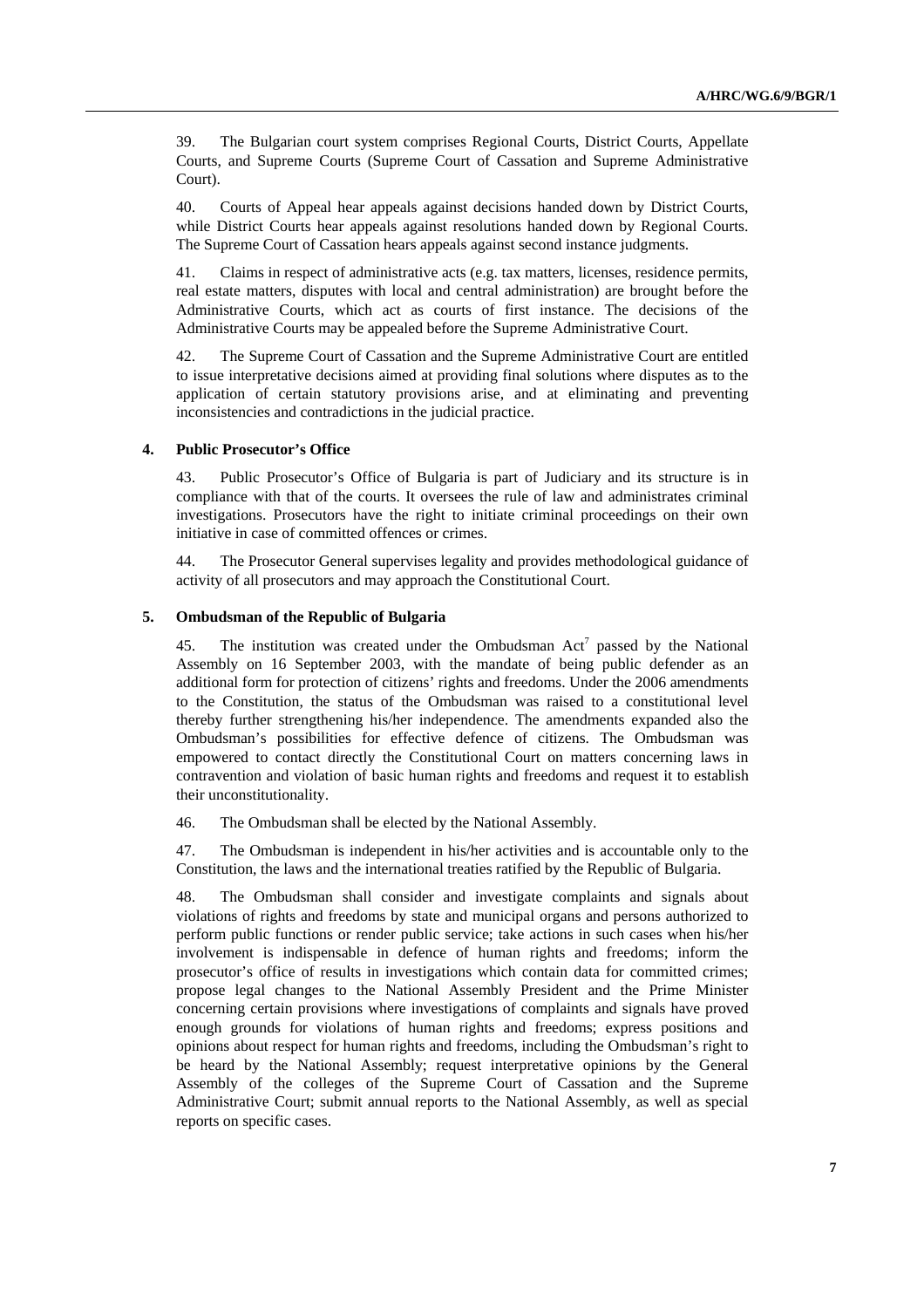49. The Ombudsman shall also mediate between administrative bodies and the persons concerned with a view to remedy and remove violations. Complaints to the Ombudsman may be presented by any physical person irrespective of his/her citizenship, sex, political affiliation or religion.

50. The Ombudsman's activities focus on several main directions, namely, investigation of individual complaints and signals by citizens<sup>8</sup>, investigation of cases which cause wide public reaction<sup>9</sup>, maintaining systematic watch on and control over the respect for and observance of human rights within the penitentiary system.

51. The Ombudsman's institution has established itself as an active factor in the protection of citizens' rights, and as a proponent for improving administrative practices as well.

#### **6. Commission for Protection against Discrimination**

52. The Commission for Protection against Discrimination was established under the Protection against Discrimination Act<sup>10</sup>.

53. The Commission comprises 9 members with at least four of them shall be jurists $11$ . The National Assembly shall elect five of the members, including the Commission's Chairperson and Deputy Chairperson. The President of the Republic shall appoint four of the members. The mandate of the Commission members is five years. In the process of election or appointment of Commission members, the principles of balanced participation of women and men and participation of persons belonging to ethnic minorities shall be respected**.** The present membership of the Commission consists of five women and four men. Four of the members belong to other than Bulgarian ethnicity.

54. According to the Act, the Commission shall perform as an independent specialized state organ for prevention of discrimination, protection against discrimination and ensuring equal opportunities. The Commission shall exercise control over the implementation and compliance with the Act and other laws regulating equality of treatment.

55. The mandate of the Commission includes establishing violations of the Act or other laws regulating equality of treatment; issuing decree measures for prevention; imposing sanctions and applying administrative compulsory measures; issuing obligatory prescriptions for compliance with the Act and other relevant laws; appealing against administrative acts, which are in contravention to the Act and other laws; initiating claims before the court and making proposals and recommendations to state and municipal authorities to terminate discriminatory practices and repeal their acts issued in contravention to the Act; commenting on draft normative acts; providing independent assistance to victims of discrimination by submitting complaints about discrimination; conducting surveys.

56. Article 4 of the Act lists 19 grounds of discrimination, viz. gender, race, nationality, ethnic origin, citizenship, origin, religion or belief, education, opinion, political affiliation, personal or public status, disability, age, sexual orientation, marital status, property status and human genome. The list is non-exhaustive because the same article also stipulates that "…any other grounds, established by the law, or by international treaties to which the Republic of Bulgaria is a Party" shall be taken into account.

57. Proceedings before the Commission can be initiated on the basis of a complaint by a victim of discrimination, or by a signal from natural persons or legal entities, or by the Commission itself<sup>12</sup>. The proceedings before the Commission are free of charge. An important step in the process of establishment of the violation is the reversed burden of proof, introduced by this act.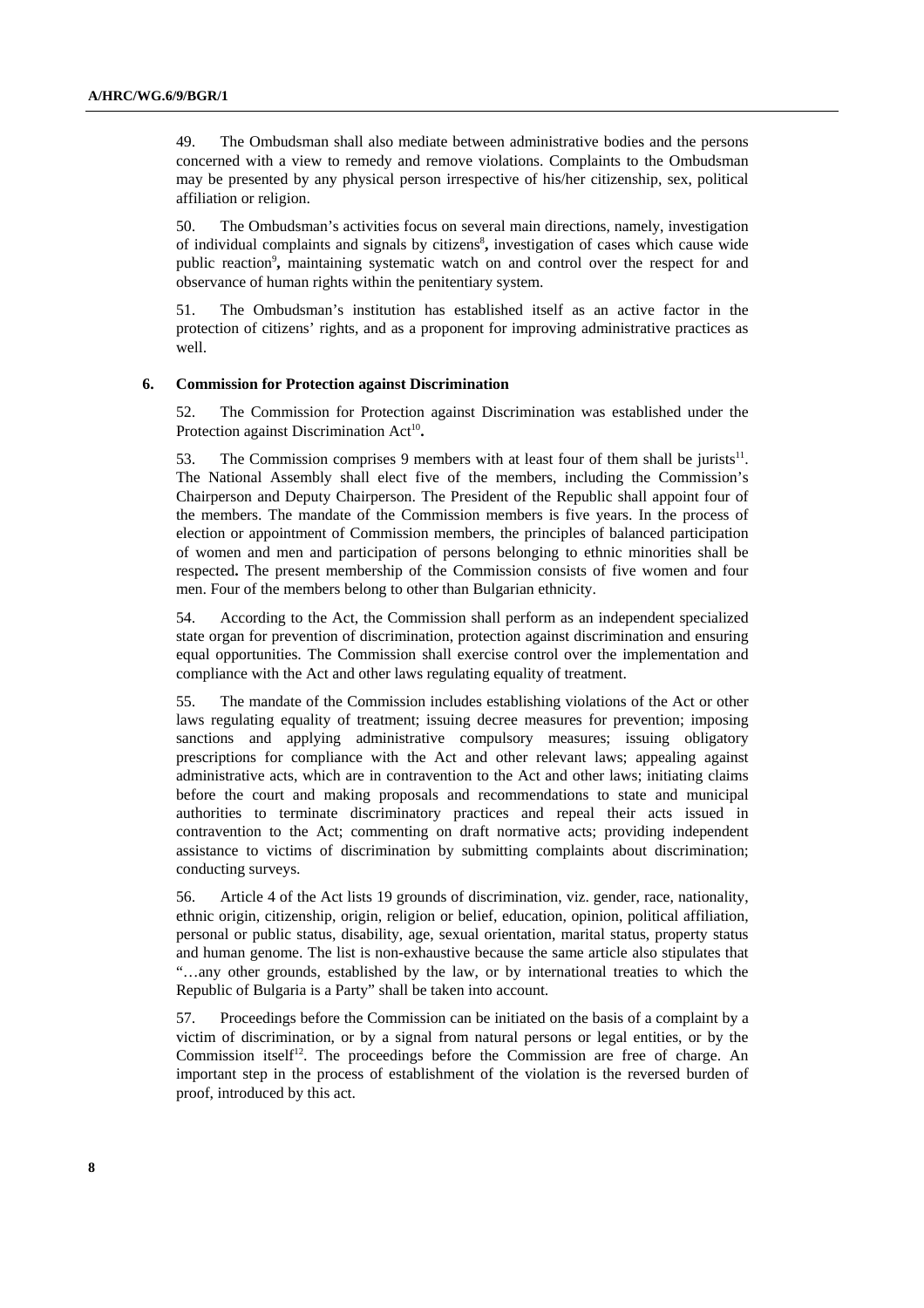### **7. State Agency for Child Protection**

58. The State Agency for Child Protection was established in 2000 under the Law on Child Protection (LCP) by Council of Ministers Decree No. 226/30.10.2000. In accordance with the LCP the Agency is a specialized body of the Council of Ministers for guiding, coordinating and monitoring the implementation of the state policy for child protection. There is also a National Council on the Child Protection headed by the Agency's Chairperson. (see Chapter III. Section D below).

#### **8. National Council on Gender Equality**

59. The Council has been created within the Council of Ministers with consultative functions. It is headed by the Minister of Labour and Social Policy and its members are deputy ministers, heads of agencies and representatives of the social partners. NGOs, working in the field of gender equality, are also included (see Chapter III, Section C below).

#### **9. National Commission to Combat Trafficking in Human Beings**

60. The National Commission to Combat Trafficking in Human Beings was established by virtue of the Combating Trafficking in Human Beings Act. The Commission is a collective body with the Council of Ministers. The Commission is chaired by a deputy prime minister. The main responsibilities of the Commission are to develop, manage, coordinate and supervise the implementation of the national policy and strategy; to organize and coordinate the interaction among various ministries and organizations in applying the law; to analyze and record statistical data on human trafficking; to conduct information, awareness and educational campaigns; to protect and reintegrate the victims of human trafficking; to suggest legal measures. Every year the Commission prepares a national programme, adopted by the Council of Ministers. Under the Commission there are five local commissions, two shelters for temporary accommodation of victims of trafficking and three informational centres.

61. Bulgaria has ratified all relevant international conventions on combating trafficking in human beings. The national legislation is fully synchronised with international requirements. This includes an amendment to the Penal Code in April 2009 harmonising Section IX "Trafficking in Human Beings" with Article 19 of the Council of Europe Convention against Trafficking in Human Beings.

62. Bulgaria has set up a national referral mechanism for victims of trafficking as well as a transnational referral mechanism to refer victims across countries. In cases of child trafficking there is a coordination mechanism for referral of minors.

#### **10. National Council for Cooperation on Ethnic and Demographic Issues (NCCEDI)**

63. The Council of Ministers created the NCCEDI as a consultative body headed by a Deputy Prime Minister. Its role is to support the formation of a stable and consistent policy aimed at resolving the basic problems of Bulgarian citizens belonging to ethnic communities, ensuring interrelation and coordination between the policies of integration. Particular attention is focused on the Roma.

64. The National Council is also involved in promoting Bulgaria's participation in international cooperation for the protection of the rights of persons belonging to minorities, including in the preparation of periodic reports to which Bulgaria is a Party as well as in the elaboration of international instruments, etc.

65. The NCCEDI members include representatives of all ministries at the level of deputy minister, some governmental institutions represented by their chairpersons, as well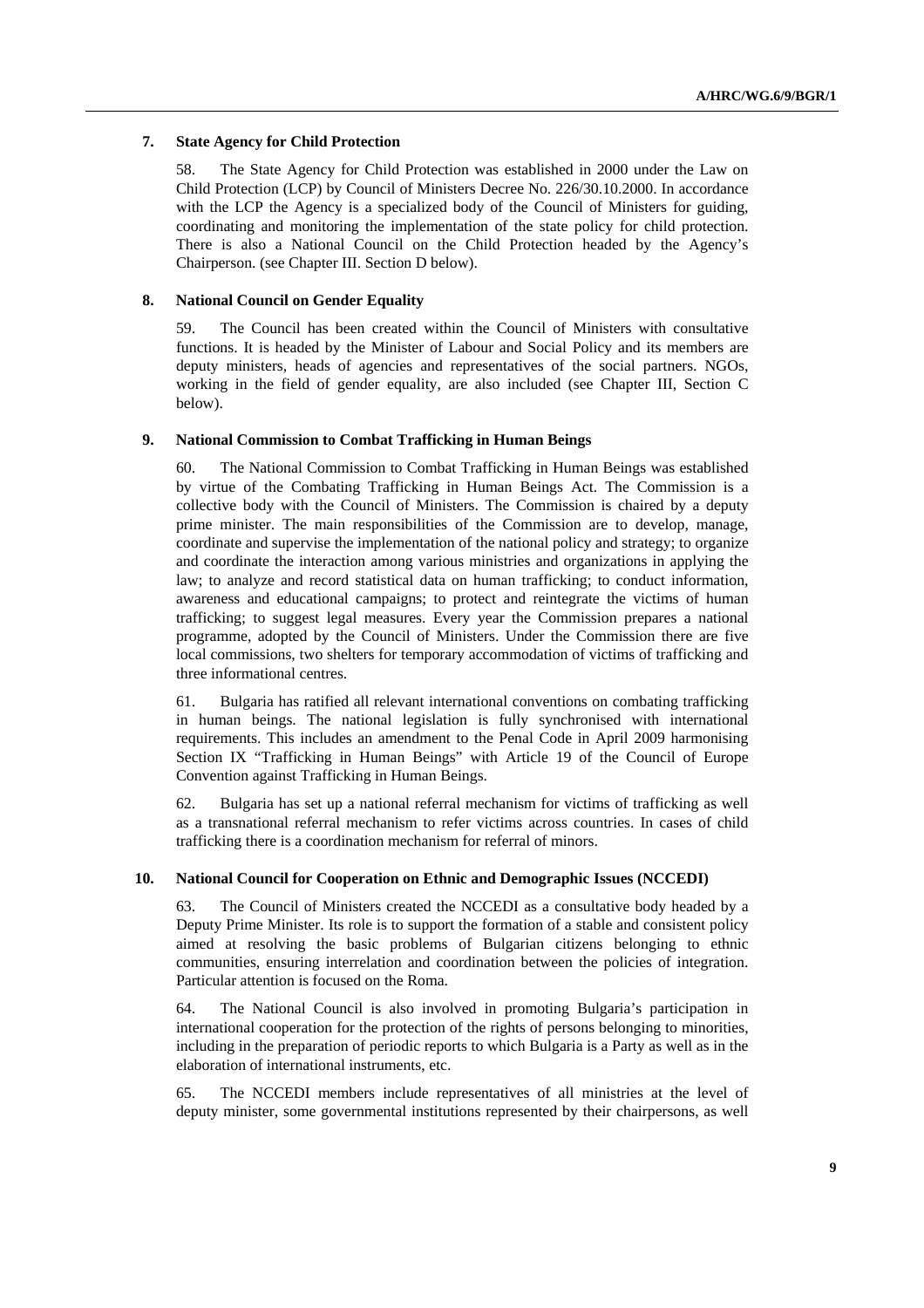as the head of National Statistical Institute, representative of Bulgarian Academy of Sciences and National Association of Municipalities in Bulgaria. A number of NGOs, created by citizens belonging to ethnic minorities (Roma, Turkish, Jewish, Vlakh, Armenian, Karakachan, Tatar and Aromanian) or working in favour of integration of ethnic minorities, are also among the NCCEDI members.

# **IV. Protection and promotion of human rights in practice**

## **A. Protection against all forms of discrimination**

66. The protection against all forms of discrimination, racism, racial and ethnic discrimination, extremism and xenophobia, are among the top priorities of Bulgaria's legislative and administrative policies and state institutions. As a party to the core UN human rights treaties, and the CE conventions, Bulgaria is determined to combat all forms and manifestations of racism and racial discrimination. It has periodically submitted its reports to the respective UN and CE treaty bodies<sup>13</sup>.

67. As already mentioned, the Constitution guarantees that all citizens shall be equal before the law, and that there shall be no privileges or restriction of rights on any grounds.

68. The Bulgarian Protection against Discrimination Act defines the legal framework for the observance of the principle and norm of equal treatment. It is a basic systematic instrument to combat and reduce the above-mentioned negative phenomena in society. The Act shall protect from discrimination all individuals on the territory of Bulgaria. Associations of individuals, as well as legal entities, shall have the rights provided for under the Act.

69. All direct or indirect discrimination on grounds of sex, race, ethnicity, nationality, origin, religion or faith, education, beliefs, political affiliation, personal or public status, disability, age, sexual orientation, family status, property status, or any other grounds provided for by law or international treaties, ratified by the Republic of Bulgaria, shall be prohibited.

70. Under the Act, direct discrimination shall constitute treating a person less favourably than other persons are treated in comparable circumstances. Indirect discrimination shall constitute putting a person at a disadvantage compared with other persons by a seemingly neutral provision, criterion or practice.

71. The Act also provides protection in exercising the right to work and in exercising the right to education and training as well.

72. There are additional provisions, which, for the purpose of the Act, constitute that "harassment" shall be any unwanted conduct on the grounds referred to in Article 4, Paragraph 1, expressed in a physical, verbal or any other manner, which has the purpose or effect of violating the person's dignity or creating a hostile, degrading, humiliating or intimidating environment, attitude or practice.

73. "Sexual harassment" shall be any unwanted conduct of sexual character expressed physically, verbally or in any other manner, which violates the dignity or honour or creates hostile, degrading, humiliating or intimidating environment and, in particular when the refusal to accept such conduct or the compulsion thereto could influence the taking of decisions, affecting the person.

74. "Persecution" ("victimisation") shall constitute any less favourable treatment of a person, who has undertaken or is supposed to have undertaken, or will undertake, any action for his/her defence against discrimination.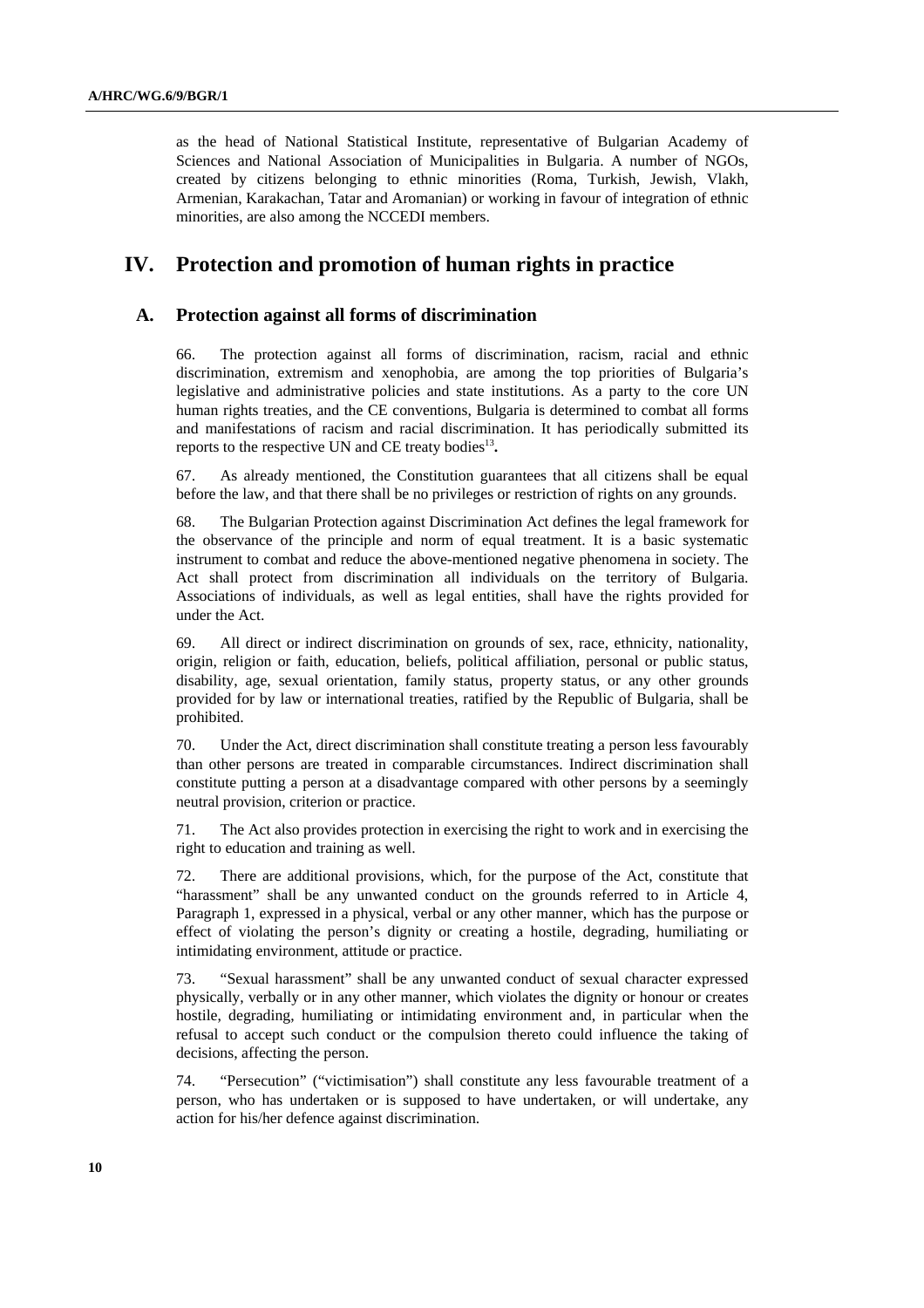75. "Actions for protection against discrimination" may include submission of a petition or a signal, filing of a claim or witnessing in a proceedings on protection against discrimination.

76. "Instigation to discrimination" shall constitute any direct and purposeful encouragement, instruction, and exertion of pressure or prevailing upon someone to discriminate when the instigator is in a position to influence the instigated.

77. "Racial segregation" shall constitute any act, committed or intended, which leads to compulsory separation, differentiation or disassociation of persons based on their race, ethnicity or skin colour.

78. "Less favourable treatment" shall constitute any act, action or lack of action, affecting directly or indirectly rights or legal interests.

79. "Sexual orientation" shall mean heterosexual, homosexual or bisexual orientation.

80. "Multiple discrimination" shall be discrimination on grounds referred to in the Act (Article 4).

81. The Penal Code (Articles  $162$  and  $163$ )<sup>14</sup> contains explicit provisions penalizing acts of discrimination.

## **B. Freedom of conscience and religion**

82. The Bulgarian Constitution guarantees the right of everyone to practice freely his or her religion<sup>15</sup>. The Constitution also makes it perfectly clear that the freedom of conscience, thought and the choice of religion or whatever beliefs shall be inviolable<sup>16</sup>.

83. Churches and other religious communities shall be separated from the State<sup>17</sup> and free to organise themselves and to perform their ceremonies and worship. Religious institutions and communities, as well as religious beliefs shall not be used for political purposes<sup>18</sup>.

84. Under the Constitution, the State as a guarantor of the rights and freedoms of citizens shall ensure the freedom and unrestricted practicing of the right of the individual to exercise his/her religion or belief.

85. The Eastern Orthodox Christianity is considered as the traditional religion in Bulgaria $19$ .

86. Islam is the second religion in popularity in Bulgaria. There are other religious denominates such as Catholicism, Protestantism, Judaism, etc.

87. All religious denominations are equally treated. The Grand Mufti, together with the Patriarch of the Bulgarian Orthodox Church, attends the inauguration ceremony of Parliament, as well as commemorations of official holidays etc.

88. In December of 2002, the National Assembly passed a new Act on Religious Denominations thus rendering null and void the 1949 Act on Religious Beliefs. The new Act is consistent with the International Covenant on Civil and Political Rights and the European Conventions for the Protection of Human Rights and Fundamental Freedoms.

89. Under the new Act, the registration of religious communities as legal entities is entrusted to the Sofia City Court. The latter keeps a public register of all the denominations.

90. Religion was introduced as a separate subject in school curricula in 1997–1999. Islam was included as a separate subject in1999–2000.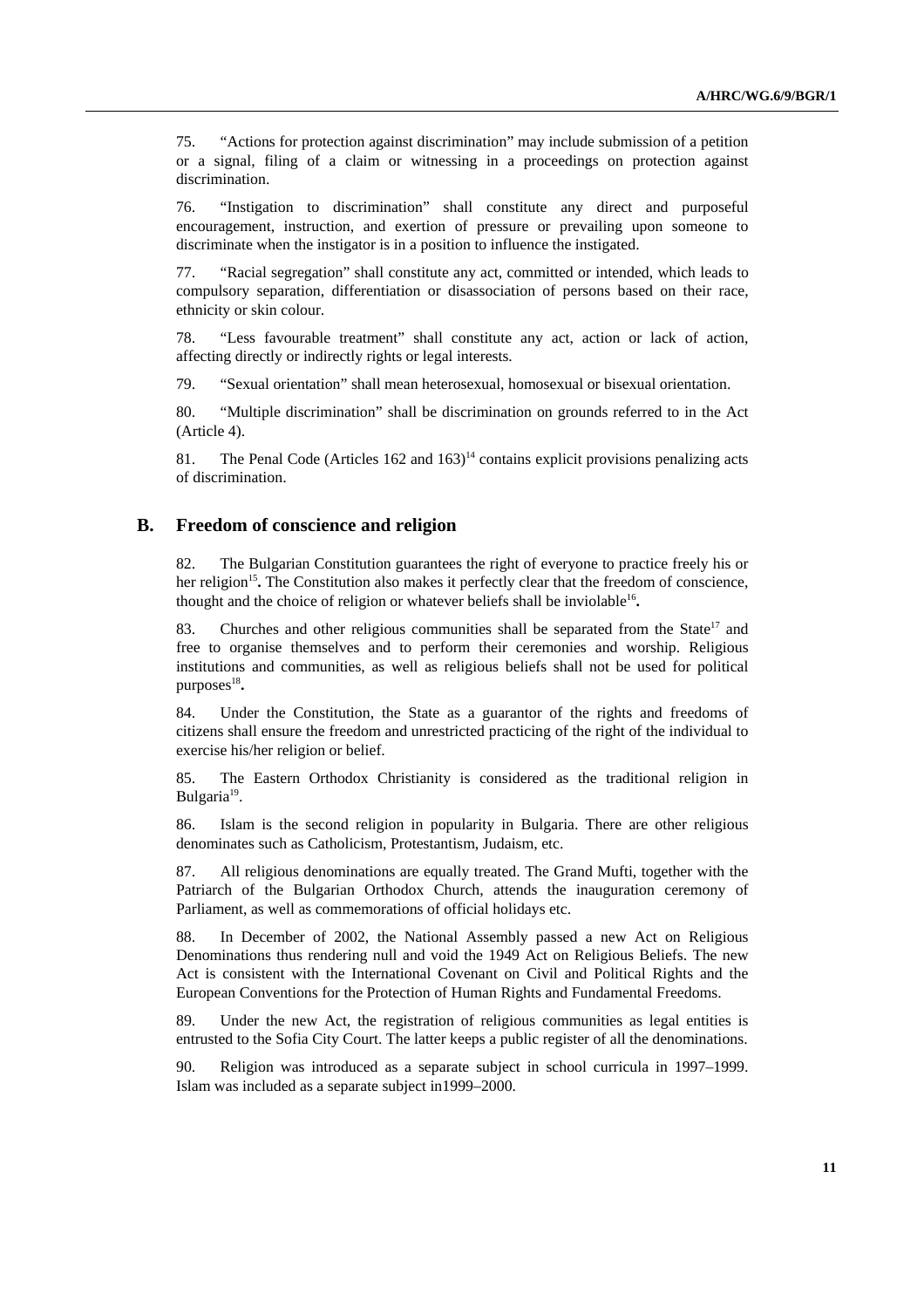91. The Penal Code criminalizes acts against freedom of religion and beliefs (Art. 164 and  $165)^{20}$ .

92. The Directorate of Religious Affairs is a specialized administration with the Council of Ministers. It coordinates the relations of the executive branch of government with the religious denominations. It also assists the Council of Ministers in the implementation of the state policy of maintaining tolerance and mutual respect among various religious denominations.

93. The Directorate investigates signals and complaints about alleged violations of the right to freedom of religion and ensures that officials respect religious rights and freedoms.

## **C. Gender equality**

94. In addition to the Constitution, there are legal guarantees for gender equality provided for in the Protection Against Discrimination Act, the Combating Trafficking in Human Beings Act, the Protection against Domestic Violence Act, the Law on Ombudsman, the Labour Code, the Employment Promotion Act, the Social Assistance Act, the Civil Service Act, the Social Security Code, the Civil Procedure Code, the Penal Code, the Penal Procedure Code, the Execution of Penalties Act, the Public Education Act, the Higher Education Act, the Safety and Health at Work Act, the Protection of the Child Act**.** 

95. As mentioned in Chapter II, point 8, there exists a National Council on Equality between Women and Men within the Council of Ministers. It is engaged in the preparation of annual national plans aimed at encouraging gender equality. The Council's main tasks are: awareness raising on gender equality issues, human rights training and achieving equal opportunities for women and men in all spheres of socio-economic life, especially in the decision-making process.

96. The Ministry of Labour and Social Policy is responsible for the policy of equal treatment for women and men. A separate unit has been set up, designed to develop, coordinate, implement and monitor the gender policy, viz. the Equal Opportunities for Women and Men.

97. The state policy guarantees prevention and removal of discrimination on grounds of sex. It also guarantees equal access to the labour market and economic activities, suitable measures for combining professional and family life. Particular attention is given to education, healthcare, domestic violence and trafficking in human beings.

98. The national gender equality policy is implemented through national action plans. A National Strategy for Promotion of Gender Equality was adopted for 2009–2015.

99. Both the election laws and the Political Parties Law do not provide any quotas for women in electoral positions. More than 40 per cent of the members of the Central Election Commission (appointed for the respective elections) are women. Several of the Commission's consecutive panels have been chaired by a woman. One of its three speakers is also a woman (the 2009 parliamentary elections). Women traditionally and in large scale are represented as members or chairwomen of regional and section election commissions. Thus at the 2009 parliamentary elections 10 out of 31 regional and section election commissions have been chaired by a woman. The number of women elected as members of the National Assembly has increased at the end of the 1990s to over 50 out of 240 in the last three mandates of the National Assemblies (2001–2005, 2005-2009 and 2009–2013). The proportion of women compared to men is respectively 28 to 72 per cent, 21 to 79 per cent and 22 to 78 per cent. During the July 2009 elections 26 per cent of the total elected majority candidates were women. Much stronger is the representation of women elected as Members of the European Parliament during the June 2009 elections – 47 per cent out of a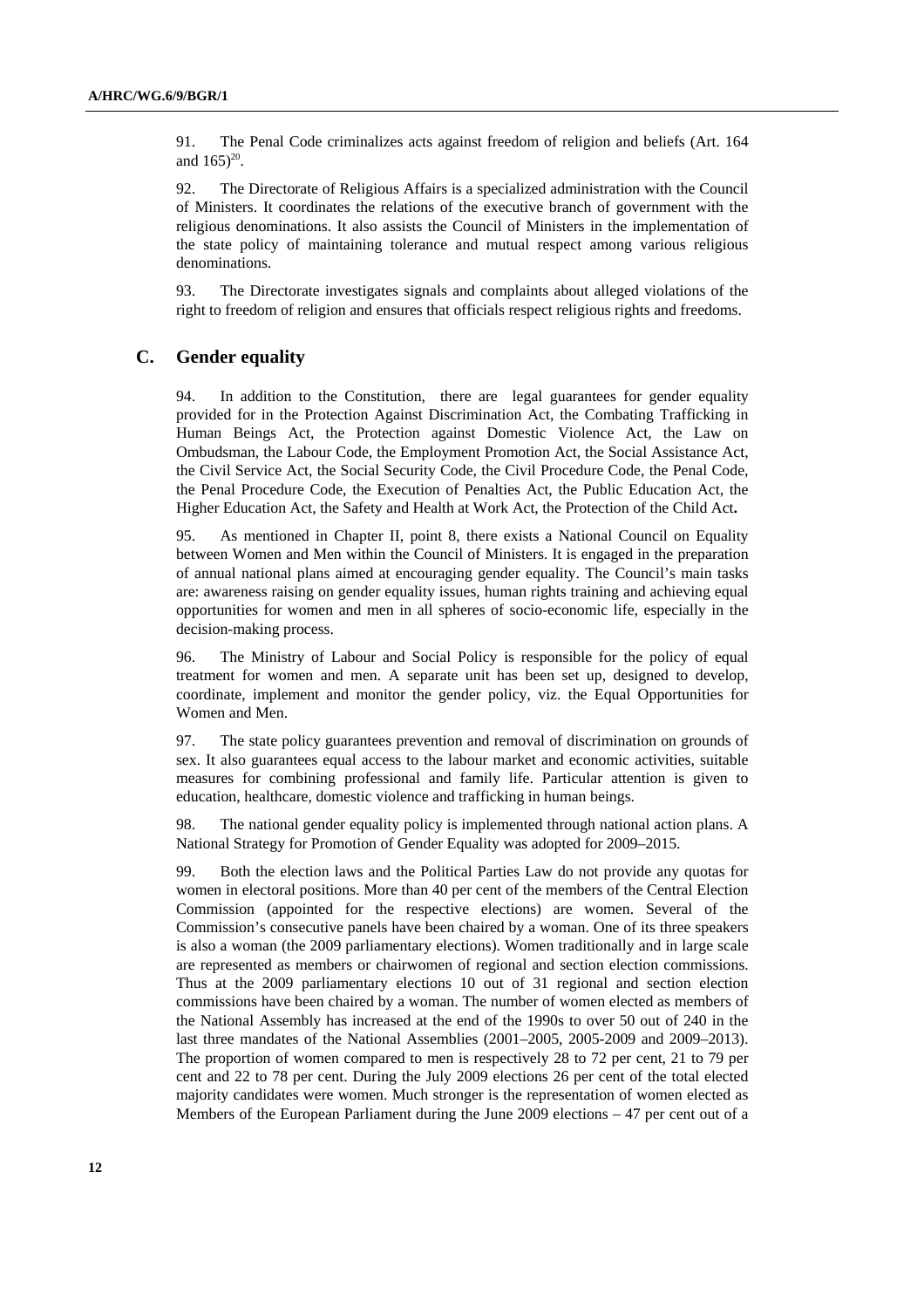total 17 of representatives of the Republic of Bulgaria. The President of the current National Assembly is a woman. Three of the ministers in the government are women, namely Justice, Health, and Environment and Water. One-third of all the Deputy-ministers are women as well. Similarly, most of the Directors and Heads of units in the executive power, except for the Ministries of Defense, Interior, Foreign Affairs and Culture, are women. Women participate actively in the local Administration  $-30$  per cent of the municipal councilors. Two-thirds of the magistrates in all the national courts and at all levels are women. 43 per cent of the public prosecutors are women and as of 2009 one of the Deputy Chief Prosecutors is a woman.

100. In its first report on the Millennium Goals, Bulgaria set the following aims (to be met by 2015): gender equality in economic and social fields, in professional and family duties, in decision-making, in development and in the sphere of security, as well as eliminating violence on grounds of sex and trafficking in human beings and overcoming still existing social stereotypes.

101. An Employment Strategy for 2004–2010, based on the priorities of the European Employment Strategy, was also put into effect. It qualified women as a risk group on the labour market. This prompted taking measures aimed at encouraging women's economic activities.

## **D. Rights of the child**

102. Bulgaria is a party to all core international instruments on the protection of the rights of the child.

103. With the ratification of the Convention on the Rights of the Child and the Optional Protocols thereto, Bulgaria adopted a consistent policy of aligning its domestic legislation with those fundamental international instruments. The Committee on the Rights of the Child considered the second periodic report of Bulgaria on 21 May 2008 and adopted the concluding recommendations to Bulgaria at its 1342nd meeting, held on 6 June 2008.

104. In 2000 the National Assembly passed the Child Protection Act, which created conditions for carrying out a reform in the sphere of the care of all children in Bulgaria by creating a new institutional framework, which includes a central authority, namely, the State Agency for Child Protection, established in  $2000^{21}$ .

105. The other protection authorities implementing the state policy in the sphere of child protection, are as follows: Minister of Labour and Social Policy, Minister of the Interior, Minister of Education, Youth and Science, Minister of Justice, Minister of Foreign Affairs, Minister of Culture, Minister of Health, and the municipality mayors $2^2$ .

106. The state policy for child protection is implemented on the basis of a National Strategy for Children 2008–201823, adopted by the National Assembly on a proposal by the Council of Ministers. The Strategy is a basis for the development of integrated policies aimed at guaranteeing the rights of the child in conformity with the established international standards.

107. In implementing this Strategy, the Council of Ministers approves annually a National Programme for Child Protection, which specifies the obligations of all state institutions to ensure respect for and protection of the rights of the child in Bulgaria in the best interests of the child. Protecting children against all forms of abuse, violence and exploitation, including protection from the worst forms of child labour, and reducing the number of institutionalized children, invariably figure among the main activities envisaged in all National Programmes, with provisions for specific implementing measures.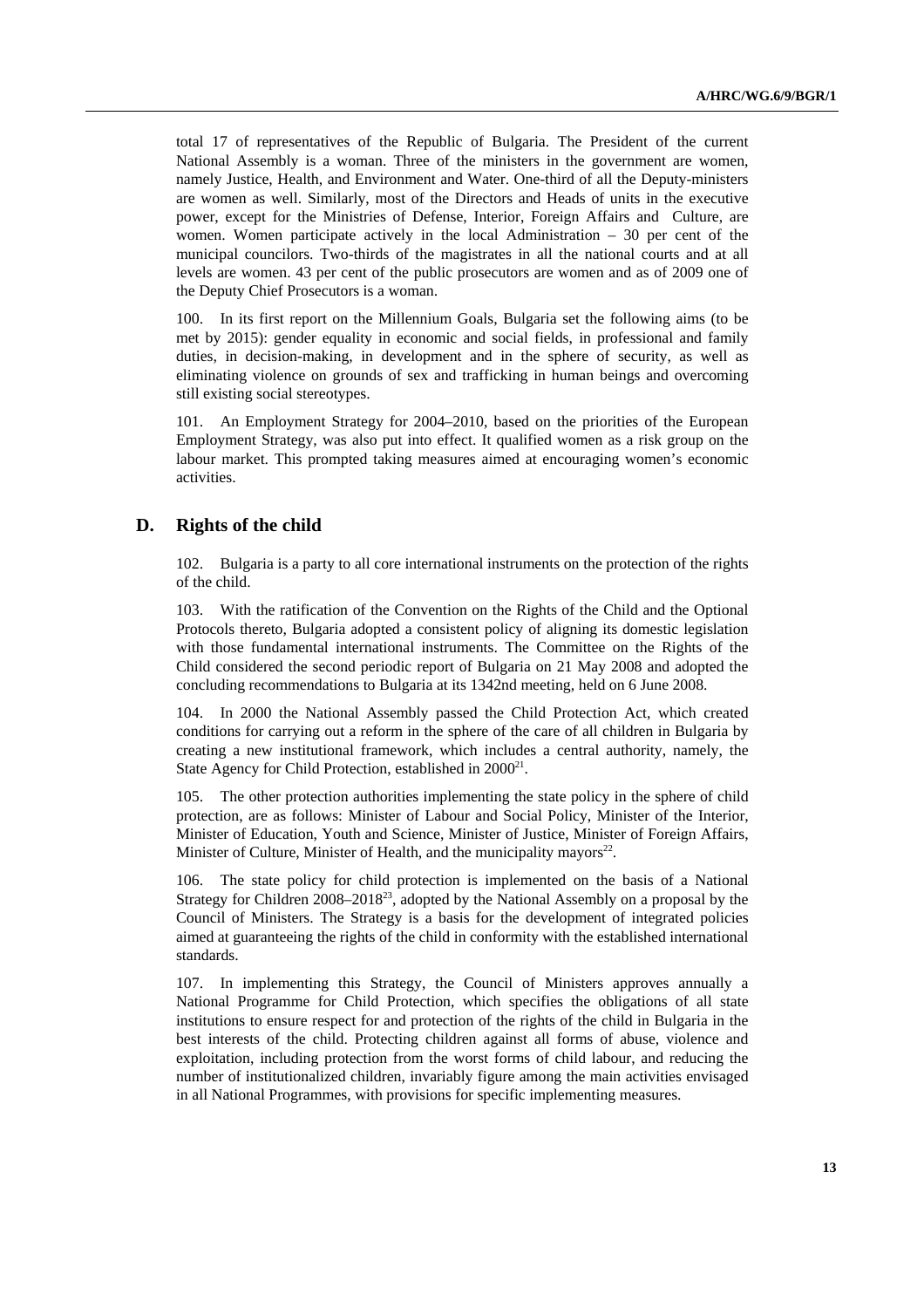108. According to the Child Protection Act, the Chairperson of the State Agency for Child Protection is in charge of the direction, coordination and control of child protection. In this respect, the Agency Chairperson implements monitoring and control of respect for the rights of the child, as well as compliance with the effective standards for child protection. The Chairperson is also in charge of the coordination among state institutions in the implementation of the state policy for children.

109. A National Council for Child Protection has been set up with the State Agency for Child Protection. It is chaired by the Agency Chairperson and performs mainly consultative and coordinating functions. The National Council also represents one of the principal forms of cooperation between state institutions and the non-governmental sector in the development of effective policies for child protection.

110. A Council of Children has been set up with the State Agency for Child Protection since 2003. It consists of 35 representatives of children from the country's all 28 administrative regions and non-governmental organizations for disadvantaged children. The Council presents the children's viewpoint on issues related to child development.

111. A fundamentally new approach to the deinstitutionalization of child care was adopted at the end of 2009. A policy document entitled "Vision for Children's Deinstitutionalization in the Republic of Bulgaria" was adopted. The document is consistent with the Guidelines for the Alternative Care of Children, adopted by the UN Committee on the Rights of the Child and approved by the UN General Assembly. The policy document is in line with the best interest of the child. It solicits support for families to create the best conditions for the development of children and promotion of their full potential.

112. The document sets a clear and categorical objective: closure of all child-care institutions within 15 years following the adoption of the document and prevention of placing and raising children up to 3 years of age in residential care, once the reform is completed. The foremost priority in implementing the document shall be the deinstitutionalization of children with disabilities, placed in special care homes, and of children with disabilities aged over 3, placed in medical and social care homes. The goal will be reached through the adoption of an Action Plan 2010–2020, listing specific measures.

## **E. Right to education**

113. The Constitution guarantees the right to education of everybody in Bulgaria, which includes compulsory school education until the age of 16. Primary and secondary education in public schools is free of charge. In principle, education in state universities is free of charge as well. The state encourages education by creating and financing schools, assisting talented pupils and students, and creating conditions for professional training and qualification.

114. According to article 54, paragraph 1 of the Constitution everyone is entitled to avail himself/herself of the national and human cultural values, and to develop his/her culture in conformity with his/her ethnic belonging.

115. Article 36, paragraph 2, of the Constitution provides the guarantee that "citizens whose mother tongue is not Bulgarian shall be entitled to learn their own language and to use it alongside the study of Bulgarian." The state shall provide the required protection and control.

116. The National Education Act contains the following principles: citizens are entitled to education; they can constantly improve their education and qualification; there shall be no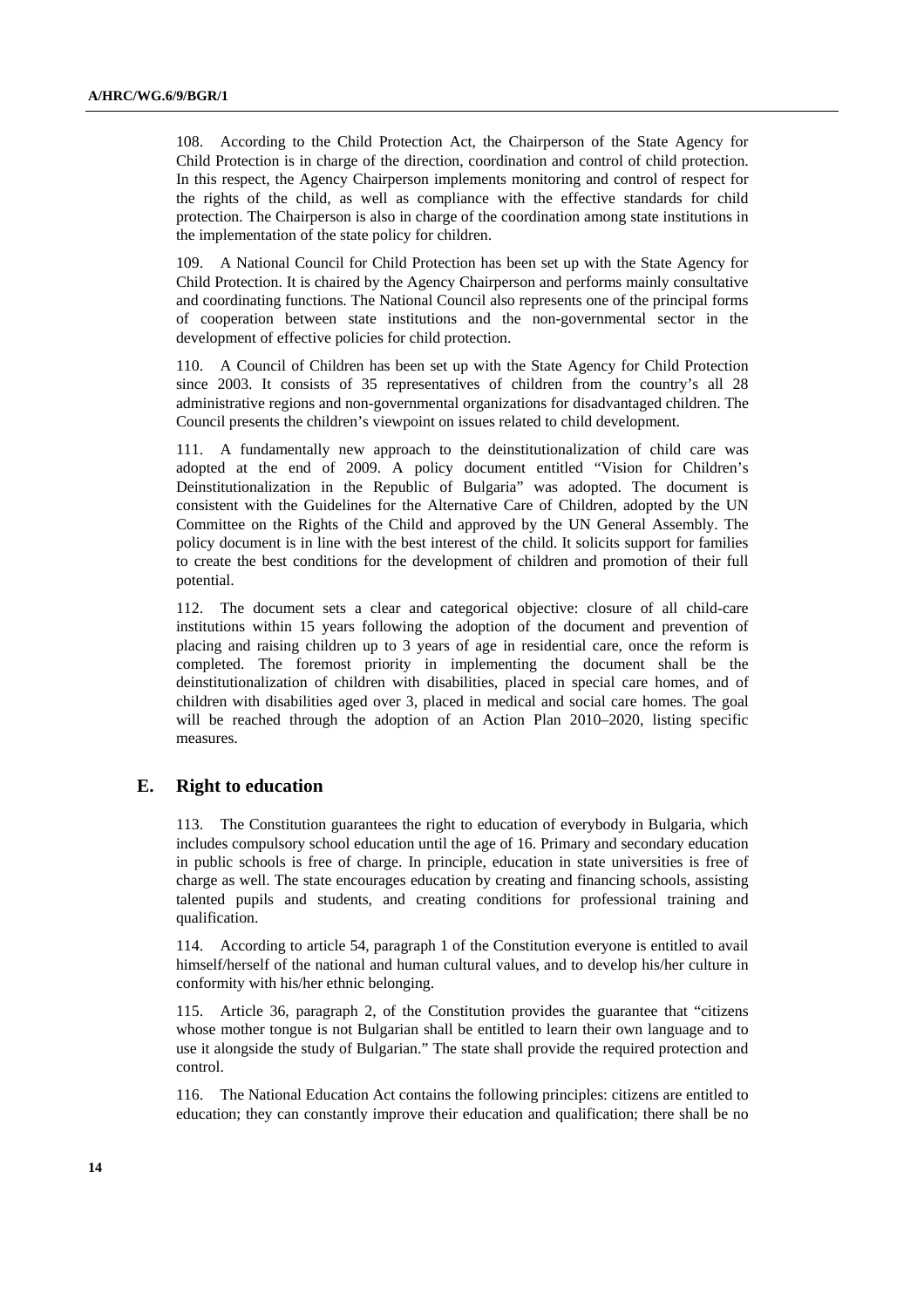limitations or privileges on grounds of race, nationality, sex, ethnic or social origin, religion and social status.

117. Pupils in municipal schools whose mother tongue is not Bulgarian are entitled to study their mother tongues in addition to the compulsory study of the Bulgarian<sup>24</sup>.

118. Turkish is being studied as a mother tongue, on the basis of school programmes, text books and dictionaries, approved by the Ministry of Education and Sciences for all classes from the first to the eighth grades. Turkish is studied in private secondary Muslim and other schools as well. A number of universities educate teachers in Turkish. Armenian, Hebrew are also studied as mother tongues in Bulgarian schools in several cities and towns.

119. Romani as a mother tongue has not been taught and studied systematically. Teaching Romani began in some municipal schools in 1992. Despite the efforts undertaken in past years by state institutions and universities, there are not many qualified teachers and necessary text books for the primary and secondary levels and also for specialized philological education.

120. Romanian and Greek are studied in schools upon request of parents if the required number of pupils is available.

121. In addition to public schools, there are a lot of private schools where those and other languages are studied.

122. Pupils and students from foreign countries legally residing in Bulgaria are entitled under the National Education Act, the Higher Education Act and the Asylum and Refugees Act to receive free education in Bulgarian in state and municipal schools and universities.

123. An important objective of the educational system is to educate and train Bulgarian citizens to respect and observe the rights of others, their mother tongue, religions and cultures.

124. Legislation ensures equal access to education and training of children and pupils with special educational needs, including mentally retarded and disabled children. Practical measures are directed at integrating education and reconstructing the network of special schools by shutting down some of them and reforming the activities of the rest 42. Until January 2010 there were 8305 children and pupils with special educational needs in kindergartens and schools. The normative requirements for the integrated education at such institutions are laid down in the National Education Act and its Regulations, the National Plan, the Integration of Retarded and Disabled Persons Act.

125. There is also the National Education and Youth Policies Development Programme for 2009–2013. It sets out the strategic priorities of the Ministry of Education, Youth and Sciences aimed at ensuring equal access to education and an open educational system.

126. The educational system in Bulgaria also makes extensive use of the UN documents on education**.** The Human Rights Education in Bulgaria is part of regular curricula in Bulgaria, under Ordinance No2, dated 18 May 2000. Civic education, which is a compulsory cross-curricular element of the general school education and training, ensures plenty of other possibilities for teaching and learning human rights.

## **F. Right to work**

127. The right to work is guaranteed to every Bulgarian citizen by the Constitution<sup>25</sup>. The government shall take the necessary measures to create conditions for the realization of this right.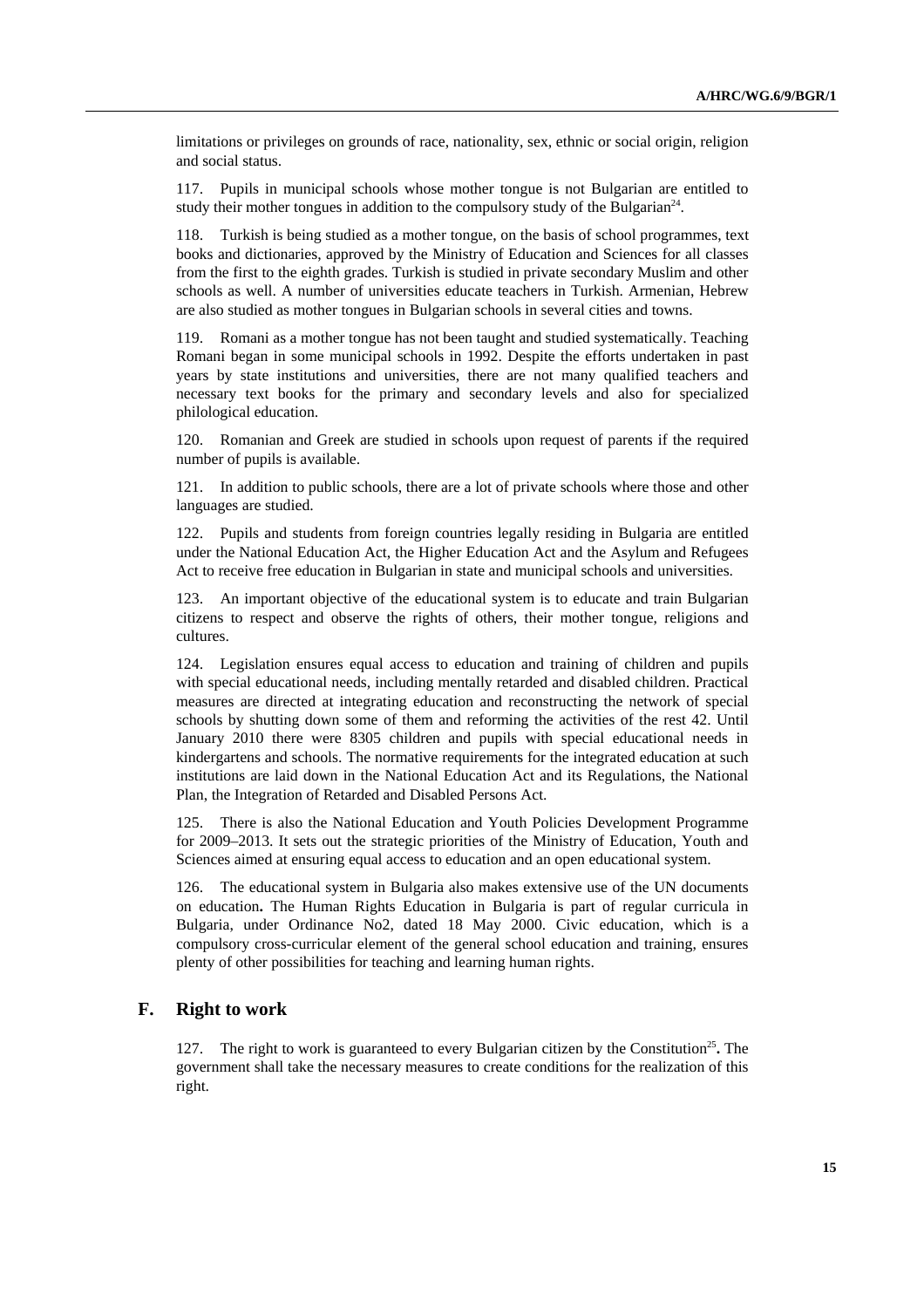128. The Constitution guarantees to every citizen, the freedom to choose his/her profession and place of work. No one shall be compelled to forced labour. There shall be no direct or indirect discrimination<sup>26</sup> on grounds of nationality, origin, sex, sexual orientation, race, skin colour, age, political and religious convictions, membership in trade union and other public organizations and movements, family and material status, mental and physical disabilities. No one shall abuse and misuse these rights and obligations to the detriment of others. No one shall be prosecuted or punished if he/she files a complaint in court seeking defence of their rights against another person, employer or office.

129. The Labour Code<sup>27</sup> explicitly guarantees that men and women shall be entitled to equal pay for equal or equitable work. Chapter XV provides for specialized protection for working women. There are also a number of measures protecting working expectant mothers. The Bulgarian labour legislation provides for maternity leave and leave for fathers, payment of maternity benefits, additional leaves for taking care of children under two years of age. There are special protection mechanisms against the dismissal of pregnant employed women. More protection for the right of employment in the labour legislation is given to persons with reduced working capability – temporary or permanent – during the employment, and regarding its termination as well.

### **Vulnerable groups and employment**

130. In implementing the state policy the Ministry of Labour and Social Policy and the Employment Agency provide different services for employment promotion while observing the right of equal access and the principle of non-discrimination, direct or indirect, on the grounds of ethnicity, origin, sex, age, religion or others.

131. The programmes and measures on the labour market have a substantial effect on extending the access to employment of unemployed from the vulnerable groups. The support in this field is based on an individual approach. Professional orientation, consultations, motivation, vocational training aimed at achieving employment are available to all persons registered in the Labour Offices.

# **G. Prohibition of torture and cruel, inhuman or degrading treatment/abolishment of death penalty**

132. The Constitution states that "No one shall be subjected to torture or to cruel, inhuman or degrading treatment, or to forced assimilation"<sup>28</sup>. Bulgaria is a party to the UN Convention against Torture and other Cruel, Inhuman or Degrading Treatment or Punishment, the European Convention for the Prevention of Torture and Inhuman or Degrading Treatment or Punishment as well as the European Convention on Human Rights. Their principles have been incorporated in the Bulgarian Penal Code *(Prom. SG. 26/2 Apr 1968, corr. SG. 29/12 Apr 1968, last amend. SG. 32/27 Apr 2010)* and in the Law on Execution of Penalties and Detention *(In force from 01.06.2009 Prom. SG. 25/3 Apr 2009, last amend. SG. 82/16 Oct 2009)***.** The Penal Code contains *inter alia* provisions concerning kidnapping and illegal deprivation of liberty, as well as provisions prohibiting infliction of bodily harm. The Law on Execution of Penalties and Detention provides full protection to persons serving jail sentences from torture, inhuman or degrading treatment. Under the Law, a Council on Serving Jail Sentences has been set as a body of the Ministry of Justice. It is charged with organizing and conducting research, providing methodological instructions, preparing normative acts in connection with serving jail sentences and organizing courses for improving professional qualifications of officers.

133. In order to ensure the rights of persons detained within the structures of the Ministry of Interior, the latter has issued an Instruction about equipping the premises intended for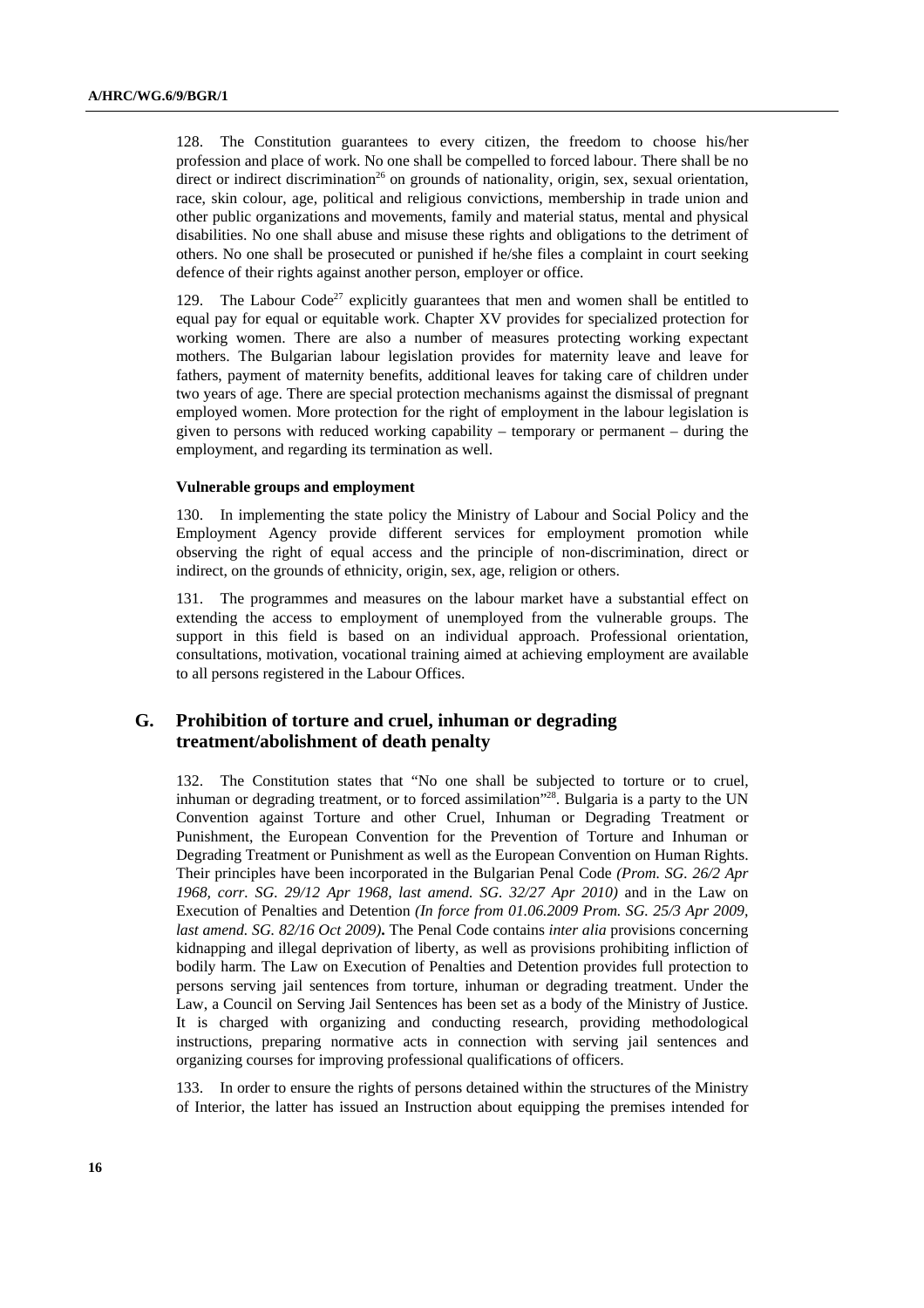such purposes. This administrative act has taken into account the recommendations of the UN Committee against Torture during the consideration of Bulgaria's periodic report.

134. Bulgaria intends to sign and ratify the Optional Protocol to the UN Convention against Torture and other Cruel, Inhuman or Degrading Treatment or Punishment (OPCAT) soon. To this end the relevant procedure has already started.

135. Bulgaria signed the International Convention for the Protection of All Persons from Enforced Disappearance in 2008 and intends to ratify it as soon as possible.

136. The death penalty for all crimes was abolished in Bulgaria on 10 December 1998. The abolition bill was voted by an overwhelming majority in the Bulgarian Parliament. The death penalty was replaced by a non-commutable sentence of life imprisonment not applicable to persons under 20 years of age and women who are pregnant at the time of the offence or the judgment.

## **H. Rights of patients**

137. Access to medical aid for all Bulgarian citizens is guaranteed by the Constitution<sup>29</sup> and is regulated by the Health Act, the Health Insurance Act and the subsequent normative acts.

138. Access to medical aid must be adequate and equal, with priority accorded to children, pregnant women and mothers with children up to one year.

139. The rights of patients are guaranteed and protected under the Health Act<sup>30</sup>.

140. Patients are liable to health care, irrespective of age, sex, origin, language, ethnic, racial or political affiliation, education, convictions, cultural level, sexual orientation, personal, public or material status, disability and the type and reason of the illness. In 2009 an Executive Agency for medical audit was established to the Minister of Health for monitoring respect and observance of patients' rights and providing quality medical care services in accordance with relevant medical standards.

141. The Ministry of Health has recognized two organizations as patients' official national representatives. These organizations are entitled to receive information concerning the rights of patients and to inform the competent authorities whenever these rights are violated. The two organizations have their representatives in consultative bodies of the Ministry of Health.

142. There is a compulsory health insurance, with the rights of patients thus insured and being protected by Health Insurance Act<sup>31</sup>.

143. Chapter Five of the Health Act regulates the healthcare for mentally retarded and their protection.

144. The Minister of Health issued a decree on 11 December 2009, based on the Health Act, dealing with the conditions and procedure in research, notification and control of HIV (AIDES) patients, their hospitalization and out-patient treatment with all expenses being covered by the state budget**.** The Ministry of Health is also actively involved in implementing a National Programme for HIV (AIDES) Prevention and Control and Sexually Transmitted Infections for 2008–2015, as well as the Agreement for rendering free of charge aid and assistance to the "HIV (AIDES) Prevention and Control Programme in Bulgaria" between the Global Fund to fight Aides, Thubercolosis and Malaria and the Ministry of Health.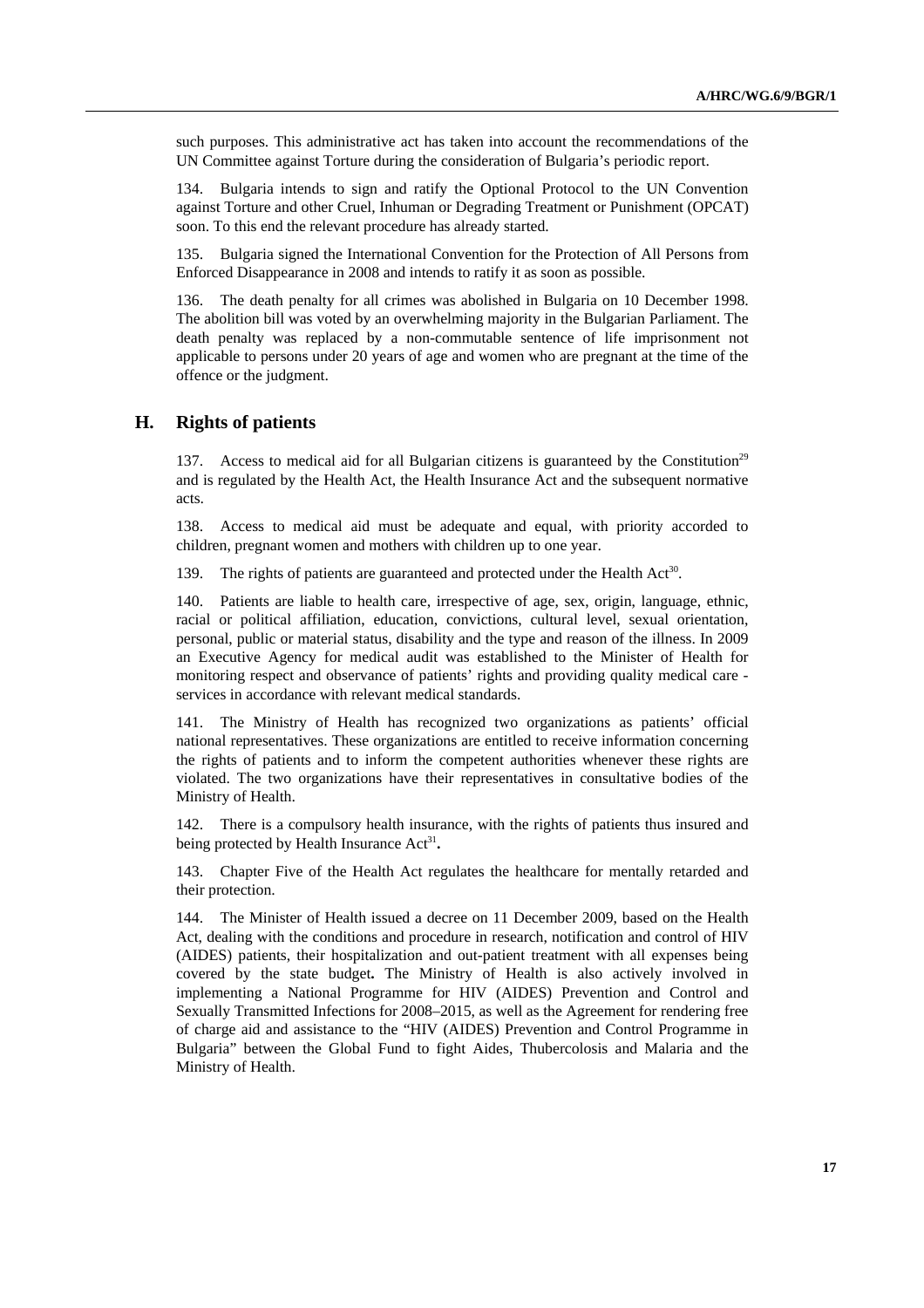# **I. Rights of vulnerable groups (persons with disabilities/elderly people)**

145. The Health  $Act^{32}$  regulates the protection of mental health including the hospitalization and treatment of mentally retarded persons. The Act provides for minimal limitation of personal freedom and respect for patients setting up a wide-scale of specialized institutions for outpatient mental health cases, helping families and society, keeping humanitarian principles and norms in the process of treatment and social adaptation, specialized education and training, professional preparation and re-qualification of mentally retarded persons.

146. The Council of Ministers has adopted a Mental Health Policy 2004–2012 and a National Action Plan to implement this policy.

147. The Minister of Health issued a number of instructions in 2004, 2005 and 2007 aimed at setting up a "Psychiatry" medical standard, the procedures in treatment of mentally retarded persons.

148. In April 2010, the Council of Ministers adopted a two-year plan on the equal oppurtinites of people with disabilities envisaging measures aimed at ensuring accessible environment for them. The measures are to be provided by the ministries of regional development and urbanization, sports, culture, education, youth and sciences, mayors and municipalities as well as non-governmental organizations. These measures are aimed at resolving problems involving access to cultural and sports facilities, schools, and public buildings. The Ministry of Transport shall ensure improved access to railway, air and sea transport. Mayors shall introduce adapted city transport. The Ministry of Labour and Social Policy, mayors, municipalities and non-governmental organizations shall open new social services for the people with disabilities. Integrated education of children requiring special educational requirements is currently underway.

149. The latest amendments and additions to the Integration of People with Disablities Act of 26 March 2010 include a mechanism for implementation and control of medical equipment to such persons, providing them with specialized help and assistance (under the Social Assistance Act), a monthly financial assistance for disabled children as part of the family assistance, more active participation of civil society in helping and assisting retarded and disabled persons.

150. Bulgaria's policy concerning people with disabilities is aimed at improving quality of their life, non- discrimination on the ground of "disability", ensuring equal opportunities as well as full and active participation in community life.

151. The policy for integration of people with disabilities is in compliance with the Strategy for Equal Opportunities for People with Disabilities 2008–2015, adopted by the Council of Ministers in 2007. The Strategy outlines all necessary directions aimed at removing obstacles (psychological, educational, social, cultural, professional, financial and architectural) barring the social inclusion of people with disabilities. The Strategy was adopted in implementation of the relevant Council of Europe recommendations and the good practices of the EU member states.

152. One of the priorities for integration of people with disabilities is the employment promotion by creating integrated and specialized working environment. The Ministry of Labour and Social Policy implements a National Programme for Employment and Vocational Training of People with Permanent Disabilities. Government's policies and attention continue to be focused on improving the situation of people with disabilities' in all fields of public life on the basis of the respective legislation, policies and measures.

153. The aging of population in Bulgaria is a part of the European trend of aging. It is considered to be one of the major challenges for Bulgaria and its society**.** Some of the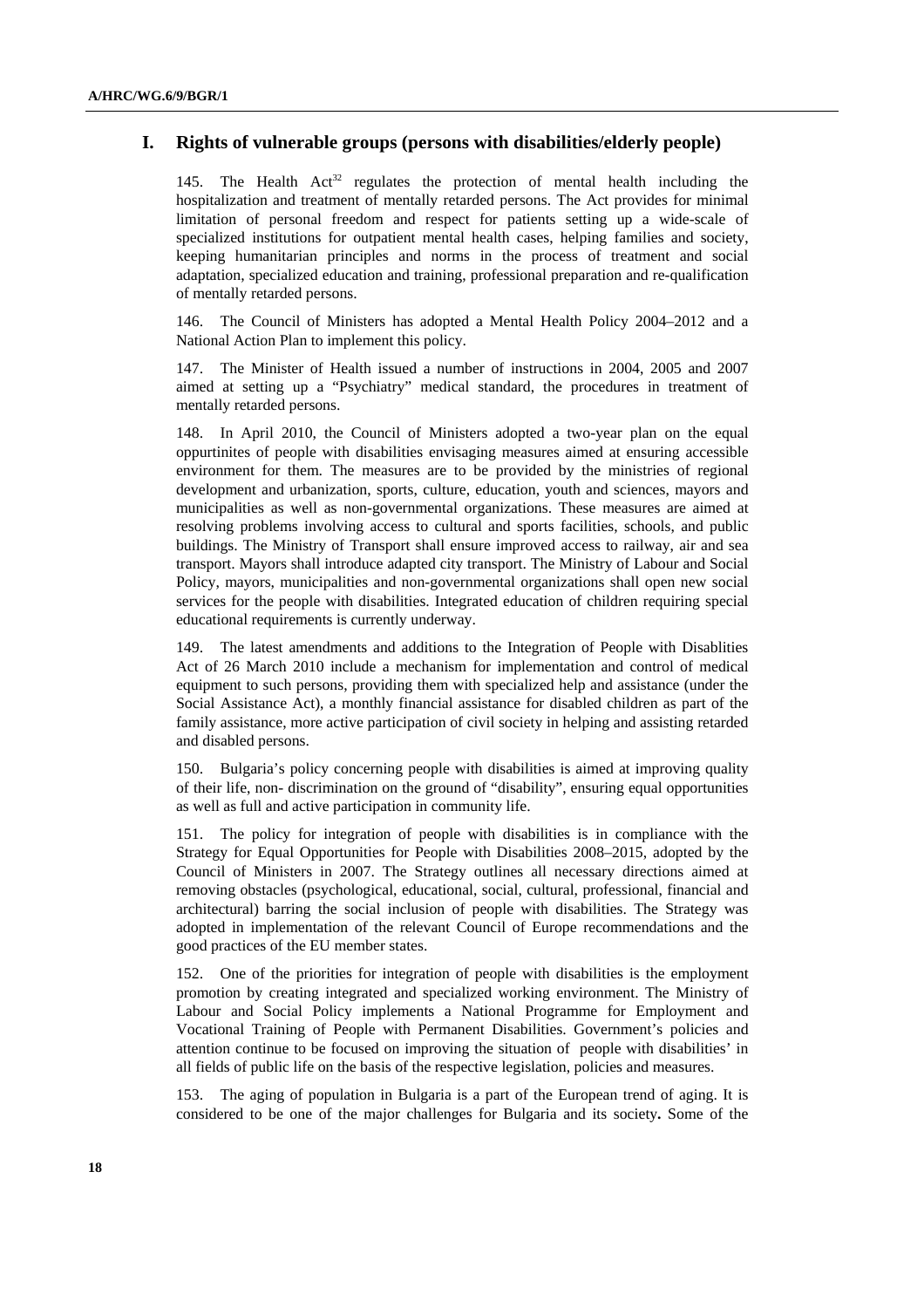administrative and legislative measures taken in order to respond to that challenge are as follows:

- National Strategy (2006–2020) for Demographic Development aimed at promotion life-long learning, prolongation of active working life in good health condition, active economic and social participation after retirement;
- The Employment Act provides for subsidies for employers in employing elderly people;
- A National Programme is in effect to obtain the required number of years for retirement;
- Another National Programme "Social Services in Family Environment" provides qualified social services to elderly people and people with disabilities in family environment;
- There are 39 daily centers providing social services to elderly persons and 53 centers for social rehabilitation and integration of children as well as 94 protected/community based/ homes for elderly. All of them are financed by the State.

### **J. Rights of persons belonging to minorities**

154. Bulgaria follows strictly the position of the United Nations on the rights of persons belonging to national or ethnic, religious and linguistic minorities as stated in Article 27 of the ICCPR $^{33}$  and the Declaration on the Rights of Persons Belonging to National or Ethnic, Religious and Linguistic Minorities<sup>34</sup>.

155. Bulgaria is also a party to the Council of Europe Framework Convention for the Protection of National Minorities.

156. The Constitution and domestic legislation guarantee all the rights and freedoms of Bulgarian citizens and their full equality, irrespective of their ethnic origin.

157. Everyone is free to declare openly his/her belonging to minorities. Regular population censuses show the free will of Bulgarians to identify with one or another ethnic, religious and linguistic community.

158. The Constitution contains a number of provisions directly related to the general integration policy.

159. Bulgarian legislation contains explicit guarantees prohibiting discrimination and creating equal opportunities as pre-requisites for social integration. Similar guarantees are also provided by the laws on child protection, civil service, national education, higher education, protection and promotion of culture, radio and television, copyright and neighbouring rights, protection during unemployment and encouraging employment, social assistance, sports, consumers and commercial rules, and the Code on mandatory social insurance. Under the law and normative acts, there shall be no restrictions to education for persons belonging to minorities, including the Roma.

160. *The Protection and Development of Culture* Act provides the basic framework of Bulgaria's cultural policy. Its Article 2 outlines the main priorities of this policy, i.e. "promotion of the cultural diversity and preservation of the unity of national culture".

161. The Ministry of Culture offers financial support to various projects of cultural organizations of persons belonging to minorities, such as the Roma Cultural and Information Centre, the Roma Musical Theatre, etc. Also, in early 2003, two state cultural institutes were founded in regions with large Turkish communities: the Kadrie Lyatifova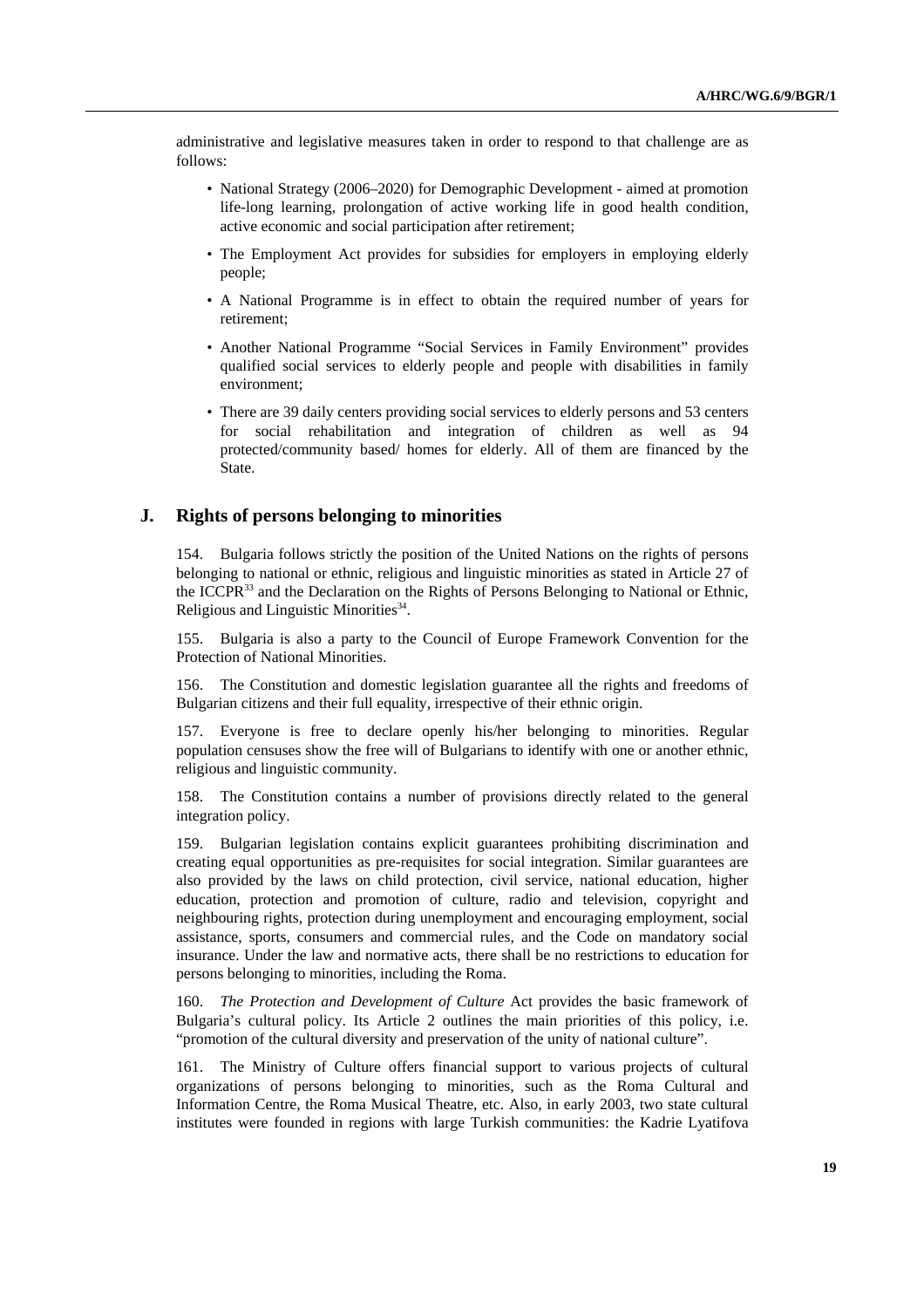Institute in Kurdjali and the Nazim Hikmet Institute in Razgrad. Their mission is to create and stage musical, dance and theatre productions; to preserve and promote intercultural tolerance and dialogue.

162. In order to prohibit "hate speech" the Radio and Television Act<sup>35</sup> requires that mass media shall not allow any broadcast inciting towards hatred based on racial, ethnic, religious or gender criteria.

163. The NCCEDI receives annual funding from the Council of Minister's budget, to support relevant projects elaborated by organisations representing the interests of persons belonging to minority groups. The following types of projects are eligible for funding:

- cultural events such as arts festivals, exhibitions (fine arts, applied arts and crafts);
- artistic groups and their activities such as theatres, choirs, dance performances, art schools, etc;
- celebrations of historical and traditional holidays;
- organisation of seminars and conferences;
- educational projects;
- extra-curricular education programmes for children and students;
- printing and distribution of poetry, collections of folk tales, songs, proverbs; and
- audio and video productions.
- Culture plays a key role in the Bulgarian National Action Plan on the Roma Inclusion Decade (2005–2015).

164. Support to local cultural organisations and strengthening their capacity to act as local factors for mutual understanding and promoters of cultural diversity, is a tradition in Bulgaria.

165. Bulgaria has public and private-owned radio stations and television networks which have numerous programmes for persons belonging to minority cultural groups in their mother tongue. The Bulgarian National Television has daily news broadcasts in Turkish.

166. All printed media in Bulgaria are private. There are a number of news papers and magazines in Turkish, Armenian, Romani and Hebrew.

#### **The situation of Roma**

167. The Government had adopted a number of strategic documents on Roma integration such as:

- **Framework Programme for Equal Integration of Roma in Bulgarian Society, approved by the** Council of Ministers in 1999. Its strategic aim is to overcome unequal treatment of Roma in society;
- Two National Plans (2003–2004 and 2006) of Action for further implementation of the Framework Programme for Equal Integration of Roma in Bulgarian Society constitute the mechanism for putting into effect a number of specific programmes for social integration of Roma. A number of projects have been started to lower unemployment among Roma and to increase their professional qualifications on the labour market. Special efforts were taken to achieve full integration in education of Roma children, to facilitate Roma access to health care services, etc. The Framework Programme also provides measures to ensure labour employment of Roma, reorganize the so-called Roma schools and react to cases of racist manifestations at school. There are also programmes for literacy and professional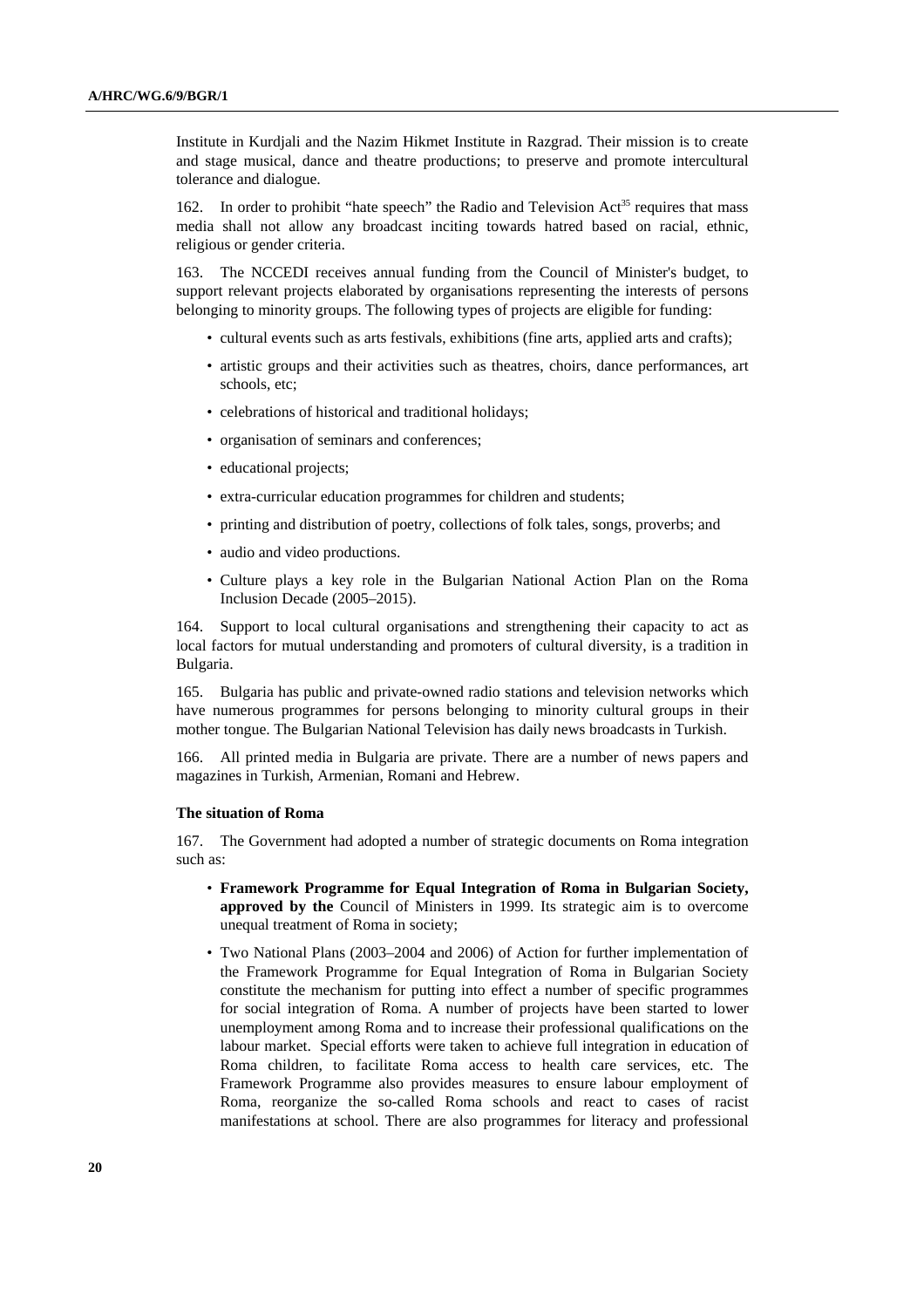training of Roma grown-ups, protection of specific Roma identity and culture in Bulgaria, participation of Roma in national media, equality of Roma women, urban regulation of Roma communities etc;

• The new **Framework Programme for Integration of Roma in Bulgarian Society (2010-2020),** approved by the Council of Ministers on 12 May 2010, considers the Roma population as a community with large economic and social potential which may contribute to the development of Bulgarian society as a whole. It is a strategic document in compliance with the political framework of the EU for observing the principle of equal opportunities and non - discrimination for all citizens. The Programme coordinates activities of all state bodies for Roma integration as part of the overall national policy aiming at increasing the standard of living and guaranteeing equal opportunities for all.

#### **Decade of Roma Inclusion 2005-2015; National Action Plan**

168. The Ceremonial Opening of the Roma Decade in Sofia in 2005 bears witness to the Bulgarian Government's involvement and commitment to resolve problems of Roma communities. A National Action Plan of the Decade of Roma Inclusion was subsequently adopted by the Government in 2005. This is a long-term plan of action for Equal Integration of Roma in Bulgarian Society. The plan contains six priorities, namely, the four priorities which are relevant for all states-members of the Decade - education, health care, employment and improving housing conditions, and two additional priorities for Bulgaria – culture and protection against discrimination and ensuring equal opportunities. A number of projects were started to lower Roma unemployment and increase their professional qualifications. Special efforts were taken to achieve full integration in education of Roma children, facilitate Roma access to health care services, housing, preservation and development of Roma culture, etc.

### **National Programme for Improving the Housing Conditions of Roma (2005–2015)**

169. The Programme is adopted by the Council of Ministers in March 2006 and is implemented according to action plans. This Programme is aimed at improving living conditions by upgrading existing public technical and social infrastructure in Roma neighbourhoods and supporting new housing. It also has a positive impact on health, security and, employment of Roma. The National Programme engages directly local communities and applies the partnership principle between various stakeholders –local and national administration, communities, civic and business –organizations etc.

### **Health Strategy for Disadvantaged Persons Belonging to Ethnic Minorities (2005– 2015)**

170. This Strategy was adopted by the Government in 2005 and is implemented according to action plans. The Health Strategy main objectives are overcoming negative tendencies in the health status of disadvantaged ethnic minorities; ensuring equal access to health care services; increasing health insurance of ethnic communities; reducing infant and maternal mortality. There are also mobile medical services (so called "health mediators" - 105 in 2010), which are funded from the state budget and implemented by municipalities.

171. **Strategy for Educational Integration of Children and Pupils from Ethnic Minorities** This strategy was approved in 2004 as part of the national educational system reform aimed at higher quality education for all children.

#### 172. **The updated Strategy for Educational Integration** was approved in March 2010.

173. A *Centre for Educational Integration of Children and Pupils from Ethnic Minorities* was established by a Council of Ministers' Decree in 2005, supporting the implementation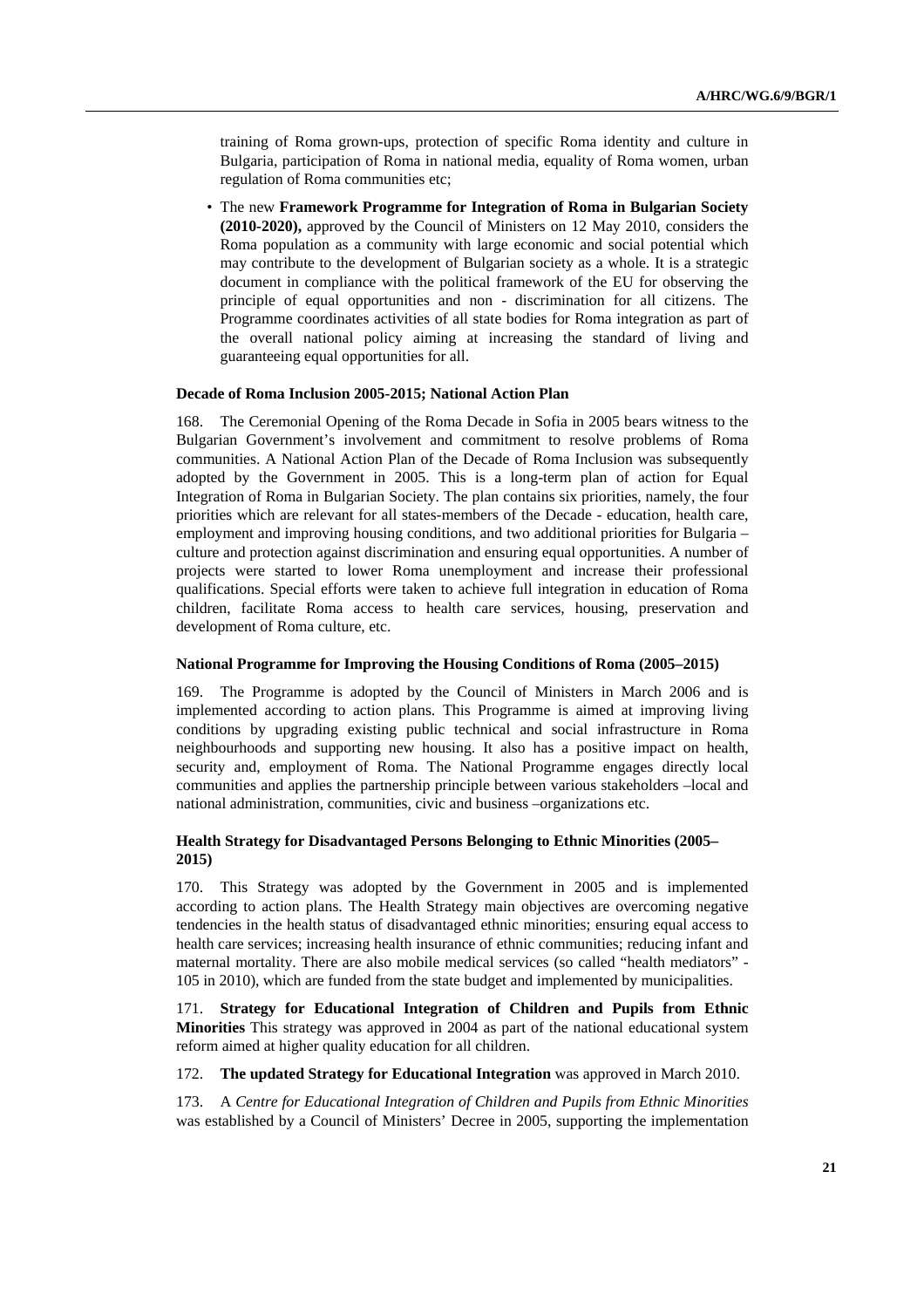of the Educational Integration Strategy. The Center develops finances and supports projects, focusing on the equal access to quality education and upbringing of ethnic minority children and pupils. It also aims at preserving and developing cultural identity of ethnic minority children and pupils, respect and cooperation in a common educational environment.

174. In cooperation with the relevant ministries the NCCEDI is coordinating and monitoring the implementation of all common strategic and of some sectoral documents: Framework Programme for integration of Roma in Bulgarian Society 2010–2020, National Action Plan of the Decade of Roma Inclusion 2005–2015, National Programme for Improving the Housing Conditions of Roma (2005–2015) etc.

## **K. Rights of LGBT**

175. The Protection against Discrimination Act explicitly refers to the protection of the rights of gays, lesbians and bisexuals. The Act postulates that "Sexual orientation" shall mean heterosexual, homosexual or bisexual orientation. The Act qualifies "harassment" as meaning any unwanted conduct expressed in a physical, verbal or any other manner, which has the purpose or effect of violating the person's dignity or creating a hostile, degrading, humiliating or intimidating environment, attitude or practice.

176. There are non-governmental organizations in Bulgaria which are very active in the field of protecting human rights of LGBT.

# **L. Protection of rights of foreign national/migrants/asylum-seekers and refugees**

177. The Foreigners Act in Bulgaria<sup>36</sup> lays down the conditions and order, under which foreigners can enter, stay and leave Bulgaria. It incorporates the European *acquis* in the field of migration. Foreigners legally residing in Bulgaria shall enjoy all rights and obligations under Bulgarian laws and the international agreements to which Bulgaria is a party, except those for which Bulgarian citizenship is required.

178. In all issues pertaining to migration Bulgaria closely cooperates with the UNHCR and IOM.

179. In case of illegal entry of migrants, there is a procedure permitting their stationing in special centres. It may be contested before a court of law. There is a Memorandum between the Interior Ministry and the IOM on voluntary return to and reintegration of migrants in countries of origin. The latest amendments to the Act provide for voluntary return within 7 to 30 days.

180. Bulgaria is a party to the 1951 Convention Relating to the Status of Refugees and its 1967 Protocol. Bulgaria has been making steady progress in its efforts to develop fully its capacity and assume its role as a host country for refugees. Under the 2002 Asylum and Refugees Act, a State Agency for Refugees was established succeeding the former National Asylum Bureau of 1992. Persons with recognized refugee status have all the rights and obligations of Bulgarian citizens, except those for which Bulgarian citizenship is required.

181. The number of those persons seeking refugee status in Bulgaria in 2009 was 853, an increase by 12 per cent compared to 2008.

182. The Asylum and Refugees Act was amended in 2007 incorporating the EU legal norms concerning refugee status. In particular, there is a National Program for Integration of Refugees providing free education in Bulgarian as well as teaching in mother tongue at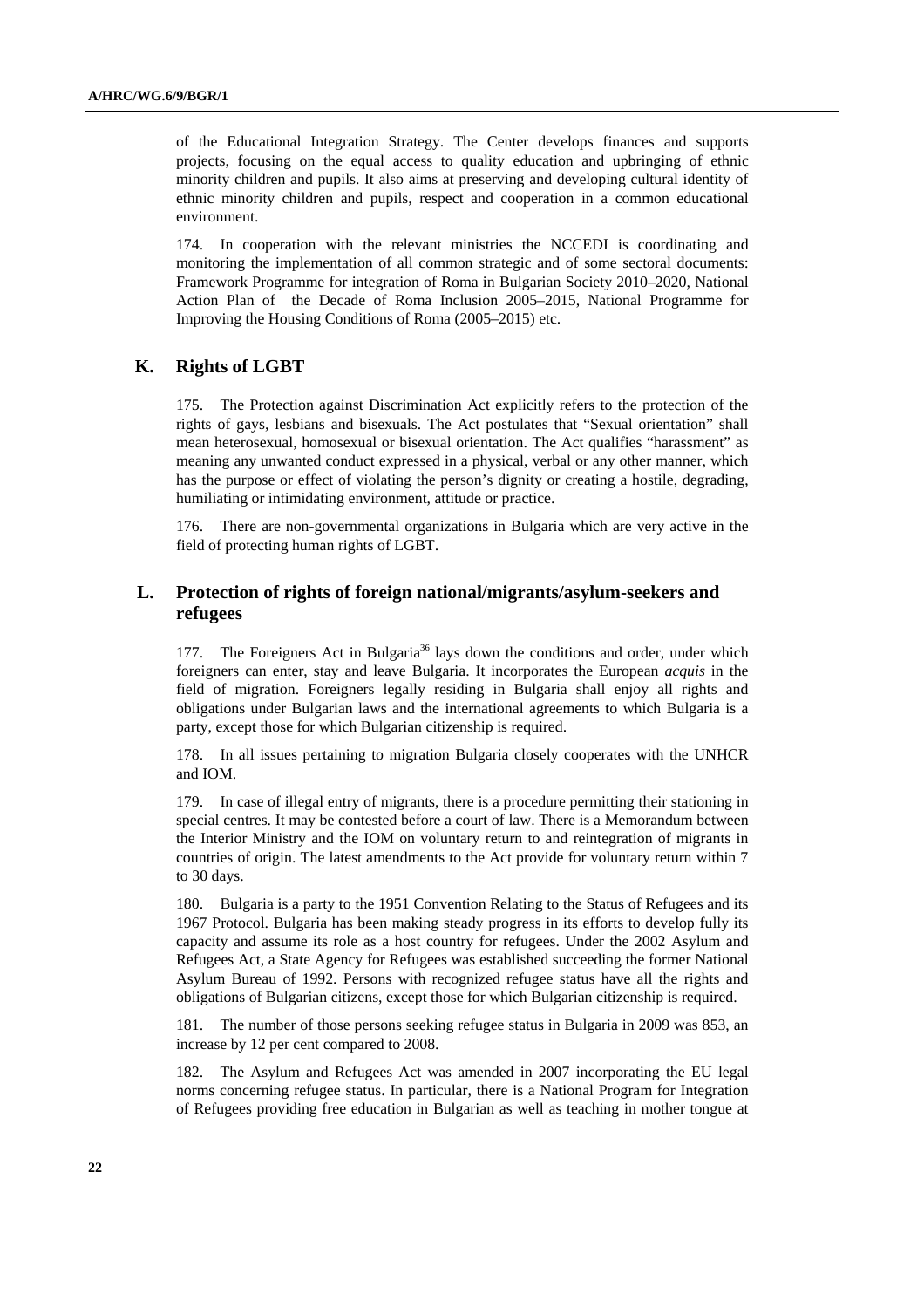schools of migrant children. There is a special school programme for learning the Bulgarian language as well as vocational training.

# **V. Challenges and limitations**

183. Despite Government's efforts the situation of Roma continues to be vulnerable, involving cases of discrimination, poverty and social exclusion. The integration policy is part of the national policy on raising quality of life, ensuring quality education and equal opportunities in all spheres. Roma integration is a long term challenge before the government and society. It requires a coordinated implementation of consistent, targeted, active and effective policies, mobilization of the relevant responsible institutions and the civil society.

184. Bulgaria still faces challenges in combating trafficking in human beings. Identification of victims is still a difficult process. Criminal proceedings face major challenges in collecting evidence and persuading victims to testify.

185. Despite the efforts by the Government to improve the situation of disabled persons there are still problems related to the need of elaborating and adopting a long-term strategy aimed at resolving issues related to effective implementation of the policy of non – discrimination and inclusion, access to justice, employment, education, participation in political and community life and de-institutionalization.

186. For the reasons mentioned above Bulgaria has not yet ratified the UN Convention on the Rights of People with Disabilities and its Optional Protocol which it signed in 2007 and 2008 respectively.

# **VI. Contribution to the report by Bulgarian non-governmental organisations**

187. The Government attaches great importance to the co-operation in the field of Human Rights with the NGOs. As referred at the beginning they were invited by the Ministry of Foreign Affairs and were acquainted with the UPR procedure and were requested for comments and suggestions. Many of them commented orally and some in writing. Their comments and suggestions were given a most close consideration. However, due to the procedural space limitations it is not possible to include or comment all of them. Yet, they will be taken into consideration in the long run by the respective authorities.

*Notes* 

<sup>1</sup> The Ministries of the Interior, Regional Development and Urbanization, Health, Justice, Labour and Social Policy, Education, Youth and Sport, Finances, State Agency for Refugees, National Commission to Combat Trafficking in Human Beings, National Council for Cooperation on Ethnic and Demographic Questions, Religions and Denominations Directorate with the Council of Ministers, Commission for Protection against Discrimination, Council for Electronic Media, Chief Prosecutor of the Republic of Bulgaria, Ombudsman of the Republic of Bulgaria. 2

The International Covenant on Civil and Political Rights and its two Optional Protocols, International Covenant on Economic, Social and Cultural Rights, International Convention on the Elimination of All Forms of Racial Discrimination, Convention on the Elimination of All Forms of Discrimination against Women and its Optional Protocol, Convention Against Torture and Other Cruel Inhuman or Degrading Treatment or Punishment, Convention on the Rights of the Child and its two Optional Protocols, UN Convention on Transnational Organized Crime and its two Protocols: Protocol against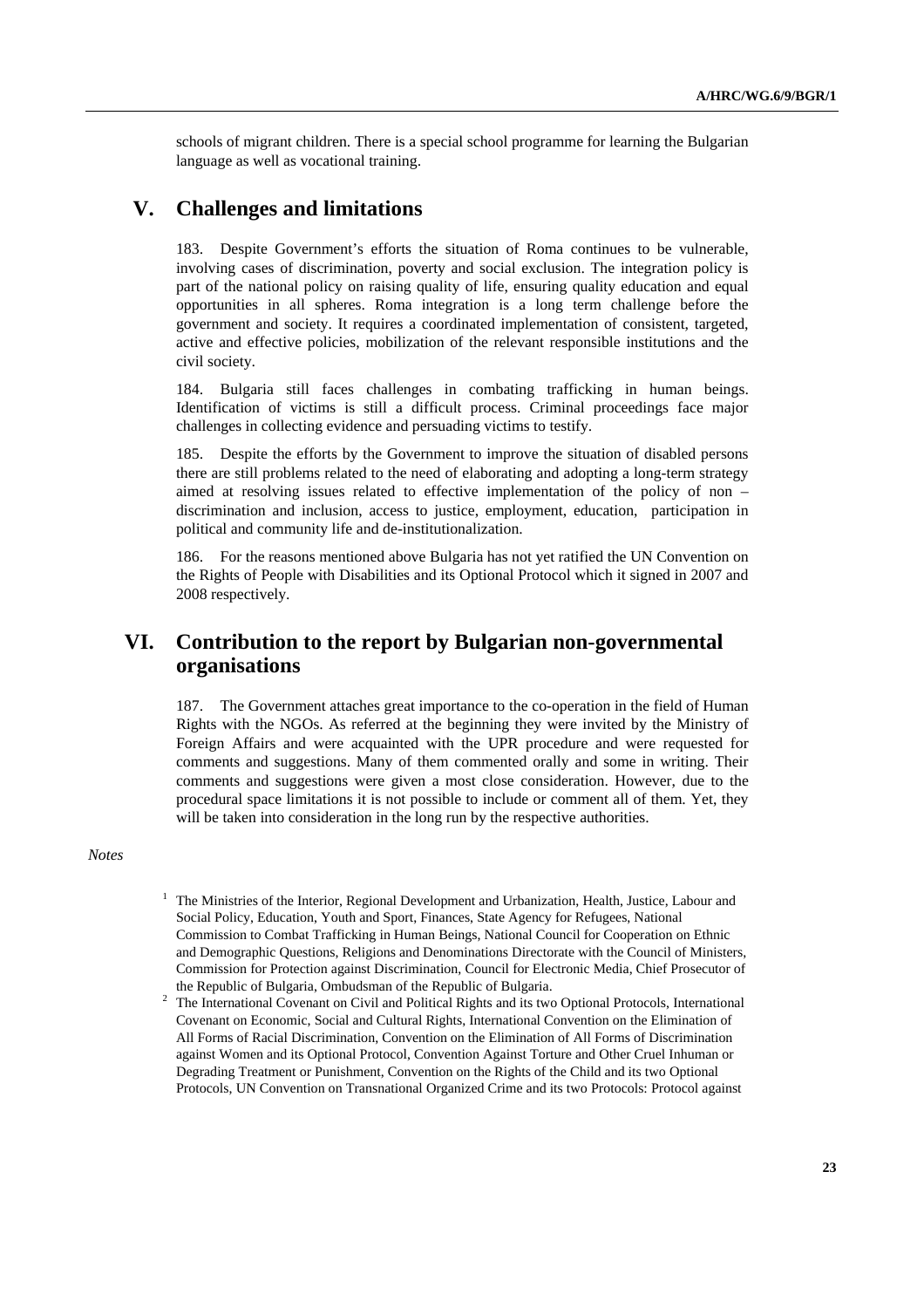Smuggling of Migrants by Land, Sea and Air and Protocol on Prevention, Suppression and Punishment of Human Trafficking, especially of Women and Children, UN Convention against Corruption (UNCAC) etc.  $\frac{3}{2}$  Convention for the Protect

- Convention for the Protection and Punishment of the Crime of Genocide (ratified in 1950), Convention on the Suppression and Punishment of the Crime of Apartheid (ratified in 1984), Convention against Apartheid in Sports (ratified in 1987), Convention Related to the Status of Refugees (rat 1993).
- <sup>4</sup> The eight fundamental ILO conventions: Freedom of Association and Protection of the Right to Organise Convention, 1948 (No. 87) (*State Gazette No. 19 of 1959*); Right to Organise and Collective Bargaining Convention, 1949 (No. 98) (*State Gazette No. 19 of 1959*); Forced Labour Convention, 1930 (No. 29) (*State Gazette No. 91 of 1932*); Abolition of Forced Labour Convention, 1957 (No. 105) (*State Gazette No. 79 of 1998*); Minimum Age Convention, 1973 (No. 138) (*State Gazette No. 13 of 1980*); Worst Forms of Child Labour Convention, 1999 (No. 182) (*State Gazette No. 54 of 2000*); Equal Remuneration Convention, 1951 (No. 100) (*State Gazette No. 54 of 1955*); Discrimination (Employment and Occupation) Convention, 1958 (No. 111) (*State Gazette No. 46 of 1960*), and Workers with Family Responsibilities Convention, 1981 (No. 156) (*State Gazette No. 9 of 2006*); Private Employment Agencies Convention, 1997 (No. 181) (*State Gazette No. 10 of 2005*); Protection of Workers' Claims (Employer`s Insolvency) Convention, 1992 (No. 173) (*State Gazette No. 58 of 2004*); Maternity Protection Convention (Revised), 2000 (No. 183) (*State Gazette No. 85 of 2001*); Minimum Standards of Social Security Convention, 1952 (No. 102) (*State Gazette No. 54 of 2008, effective 1 August 2009*), as well as seven of the latest ILO seafarers conventions (Nos. 146, 147, 164, 166, 178, 179 and 180) and recently the Maritime Labour Convention, 2006 (*State Gazette No. 42 of 2009*) etc.
- Bulgaria is a High Contracting Party to 80 Council of Europe Treaties and in particular the Convention for the Protection of Human Rights and Fundamental Freedoms and its protocols (Protocols No 1, 2, 3, 4, 5, 6, 7, 8, 11, 13 and 14), the European Cultural Convention, the European Convention on Extradition and its additional protocol, the Convention for the Protection of Individuals with regard to Automatic Processing of Personal Data, the European Social Charter (Revised), the European Convention for the Prevention of Torture and Inhuman or degrading Treatment or Punishment and its protocols No 1 and 2, the Framework Convention for the Protection of National Minorities, the Convention for the Protection of human rights and dignity of the human being with regard to the application of biology and medicine: Convention on Human Rights and Biomedicine, the Convention on Action against Trafficking in Human Beings, Criminal Law Convention on Corruption and its Additional Protocol, Civil Law Convention on Corruption, CE Partial Agreement GRECO (Group of States against Corruption) etc.
- General Assembly (1992), General Assembly Third Committee (1980), Commission on Human Rights (1982), ECOSOC Social Committee (1985), Committee on the Elimination of Racial
- Discrimination (CERD) (1995–1996).<br><sup>7</sup> The Act was passed by the National Assembly on 9 May 2003 and entered into force on 1 January, 2004; the National Assembly elected Mr. Ginyu Ganev, member of the National Assembly, as the
- first Ombudsman of the Republic of Bulgaria. 8 By December 2009 there were 11 366 complaints registered with the Ombudsman's office.
- 9 More than 30 investigations have been carried out in connection with complaints about mass violations by heating and electricity companies, the rights of patients, the freedom of expression in
- the internet, etc.<br><sup>10</sup> The Act was passed on 7 May, 2003, and the Commission for Protection against Discrimination began functioning in April 2005, when the National Assembly elected five of its members, and the
- President of the Republic appointed the other four in May the same year.<br><sup>11</sup> The present members of the Commission respectively were elected on April 13, 2005 and appointed
- on May 16, 2005. 12 Since the establishment of the Commission in 2005 until January 2010 there have been 2797 complaints and communications brought to its attention. 13 UN Committee on the Elimination of Racial Discrimination (CERD), UN Human Rights Committee,
- UN Committee on Economic, Social and Cultural Rights (CESCR), UN Committee on the Rights of the Child (CRC), UN Committee against Torture (CAT), UN Committee against Discrimination of Women (CEDAW), CE Advisory Committee on National Minorities (ACNM) and CE Commission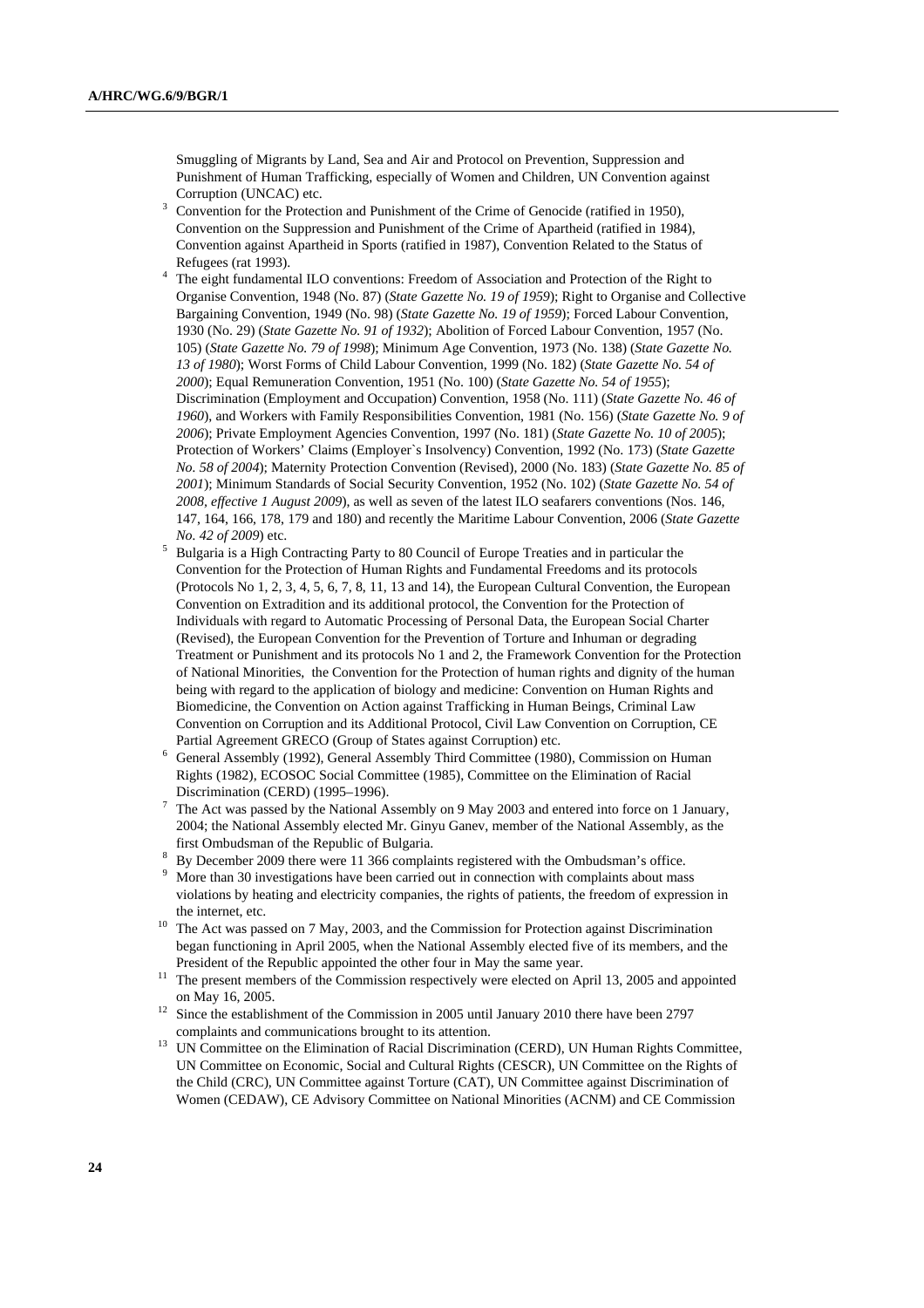against Racism and Intolerance (ECRI). 14 Article 162, Paragraph (1): "Any person, who preaches or incites to racial, national or ethnic animosity or hatred, or to racial discrimination, by means of speech, through the press or other mass communication media, through electronic information systems or in another way, shall be punished by deprivation of liberty for up to four years and by a fine of BGN 5,000 or exceeding this amount but not exceeding BGN 10,000, as well as by public censure."

Article 162, Paragraph (2): "Any person, who applies violence against another or who damages his property on account of his nationality, race, religion, or on account of his political convictions, shall be punished by deprivation of liberty for up to four years and by a fine of BGN 5,000 or exceeding this amount but not exceeding BGN 10,000, as well as by public censure".

Article 163, Paragraph (1): "Any persons, who form part of a crowd rallied to attack population groups, individual citizens or properties thereof in connection with their national, ethnic or racial identity, shall be punished by deprivation of liberty for up to five years (applicable to the abettors and the leaders) and to deprivation of liberty for up to one year or by probation (applicable to all the

- rest)." 15 Articles 13 (1) and 37 of the Constitution.
- <sup>16</sup> Article 37 of the Constitution.
- Article 13 (2) of the Constitution.
- <sup>18</sup> Article 13 (4) of the Constitution.
- <sup>19</sup> Article 13 (3) of the Constitution.<br><sup>20</sup> Section **H** of the Criminal Cada.
- Section II of the Criminal Code:

Article 164 (as amended, State Gazette 27/09):

 (1) Who propagates hatred on religious grounds through speeches, press or other means for mass information, through electronic information systems or in any other way shall be punished by imprisonment of up to four years or by probation, as well as by fine from five thousand to ten thousand levs.

 (2) Whoever desecrates, destroys or damages a religious temple, a home of prayer, sanctuary or a building adjacent to them, their symbols or gravestones shall be punished by imprisonment of up to three years or by probation, as well as by a fine from three thousand to ten thousand levs.

Article 165:

 (1) Who, by force or threat obstructs the citizens to profess their faith or carry out their rituals and services which do not violate the laws of the country, the public peace and the good morals shall be punished by imprisonment of up to one year.

 (2) The same punishment shall be imposed on those who, in the same way, compels another to participate in religious rituals and services.

 (3) For the acts under art. 163 committed against groups of the population, individual citizens or their property in connection with their religious belonging shall apply the punishments

- stipulated by it.<br>
<sup>21</sup> Chapter II, D, 7
- <sup>22</sup> Article 6  $\frac{1}{5}$  3 of the Child Protection Act
- <sup>23</sup> Adopted by the National Assembly on a proposal by the Council of Ministers.<br><sup>24</sup> Article 8, paragraph 2, the Law on National Education.
- 
- Article  $43$  of the Constitution
- <sup>26</sup> Article 8 of the Labour Code
- 27 Article 243 of Labour Code
- 28 Article 29, paragraph 1 of the Constitution.
- <sup>29</sup> Article 52 of the Constitution<br> $\frac{30}{2}$  Articles 81, 84, 08 of the Use
- Articles 81, 84–98 of the Health Act
- 31 Articles 33–39 of the Health Insurance Act
- $32$  Article 148 of the Health Act
- 33 Article 27 of the International Covenant on Civil and Political Rights: "In those States in which ethnic, religious or linguistic minorities exist, persons belonging to such minorities shall not be denied the right, in community with the other members of their group, to enjoy their own culture, to profess and practice their own religion, or to use their own language."
- <sup>34</sup> Adopted at 92nd plenary meeting of the UN General Assembly on 18 December 1992, as resolution 47/135.